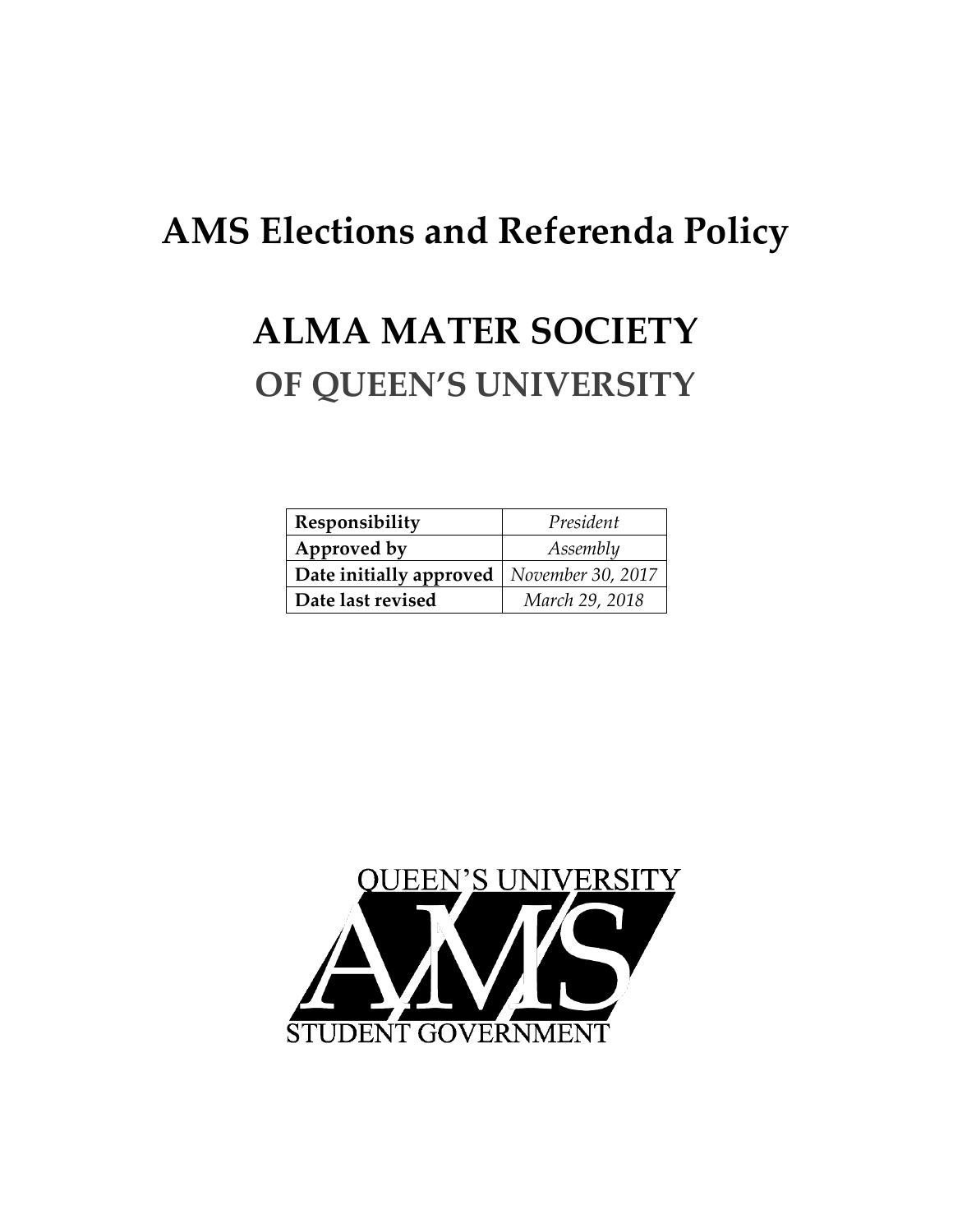## **Table of Contents**

| 1.          |  |
|-------------|--|
| 2.          |  |
|             |  |
| 1.          |  |
| 2.          |  |
| 3.          |  |
| $4_{\cdot}$ |  |
| 5.          |  |
|             |  |
| 1.          |  |
| 2.          |  |
| 3.          |  |
| 4.          |  |

 $2$  of  $35$  pages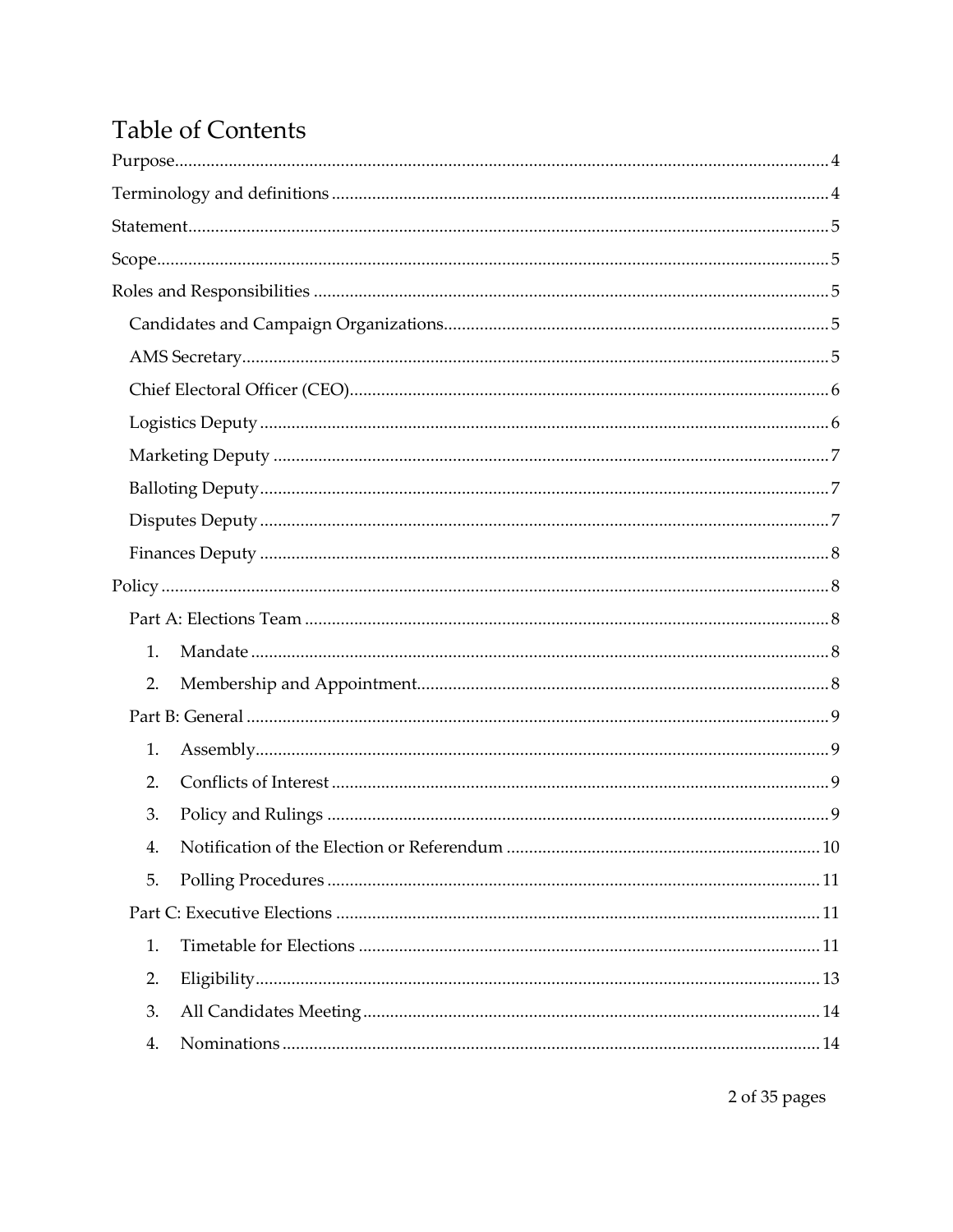| 5.  |                                                                |               |
|-----|----------------------------------------------------------------|---------------|
| 6.  |                                                                |               |
| 7.  |                                                                |               |
| 8.  |                                                                |               |
| 9.  |                                                                |               |
|     |                                                                |               |
|     |                                                                |               |
| 1.  |                                                                |               |
| 2.  |                                                                |               |
| 3.  |                                                                |               |
| 4.  |                                                                |               |
|     |                                                                |               |
| 1.  |                                                                |               |
| 2.  |                                                                |               |
| 3.  |                                                                |               |
| 4.  |                                                                |               |
| 5.  |                                                                |               |
| 6.  |                                                                |               |
| 7.  |                                                                |               |
| 8.  |                                                                |               |
| 9.  |                                                                |               |
|     |                                                                |               |
| 11. |                                                                |               |
| 12. | Tabulations, Results, Approval Thresholds, and Announcements31 |               |
| 13. |                                                                |               |
|     |                                                                |               |
|     |                                                                |               |
|     |                                                                |               |
|     |                                                                |               |
|     |                                                                |               |
|     |                                                                | 3 of 35 pages |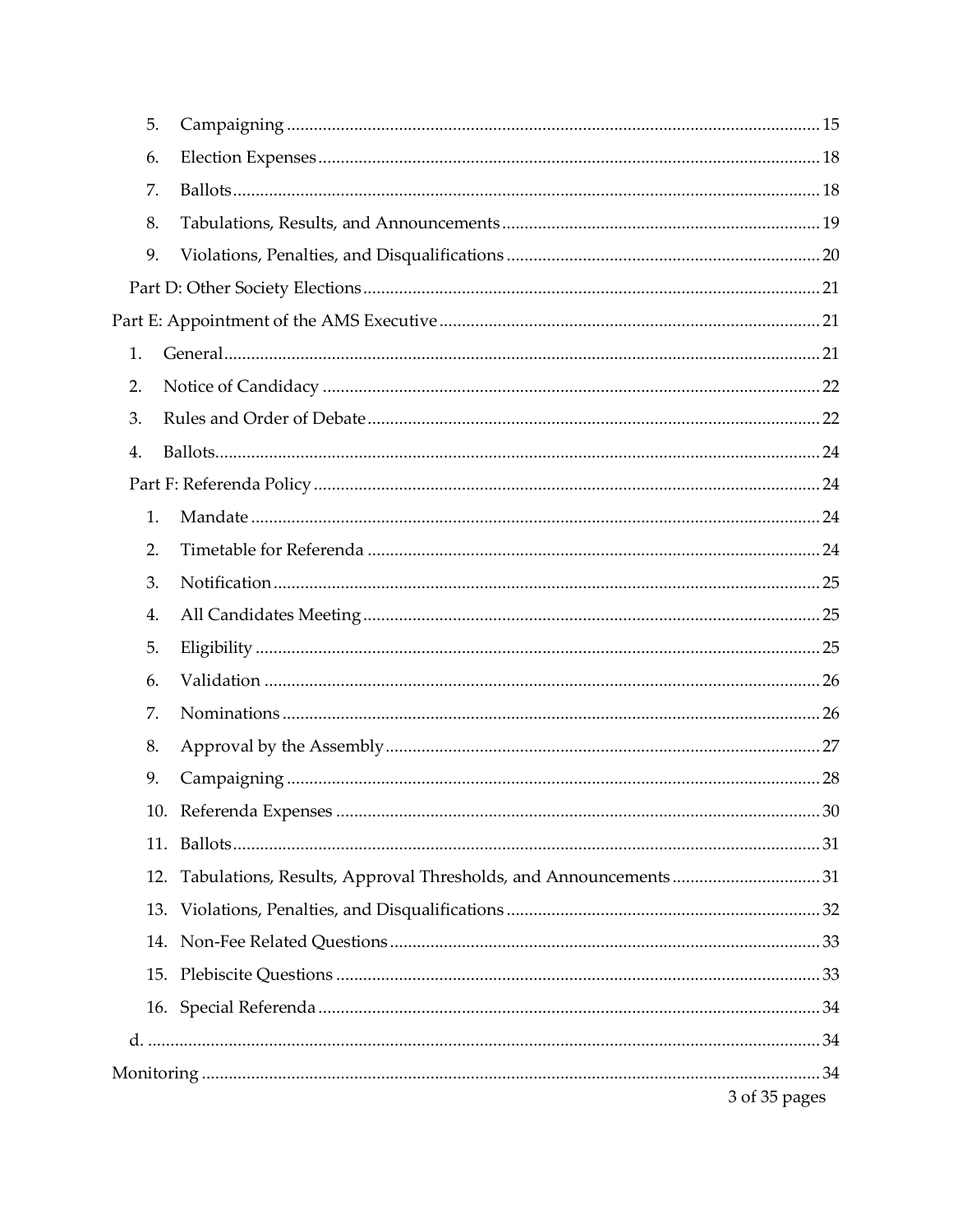### <span id="page-3-0"></span>**Purpose**

The purpose of this policy manual is to provide a clear and concise set of rules to be used for conducting elections and referenda at the Alma Mater Society (AMS). The policy manual ensures that all members of the AMS have a consistent and accessible reference document for contesting, organizing and regulating elections and referenda.

## <span id="page-3-1"></span>**Terminology and definitions**

"Boothing" is defined by the presence of campaign representatives at a table or tent for the purposes of campaigning. This may include, but is not limited to, visible representation of the campaign such as posters, banners, etc. Campaign organizations may only booth at locations and times allocated to them by the Elections Team.

"Campaign Organization" is defined as the individual(s) responsible for or involved in running a campaign in an AMS election or referendum

"Campaign Manager" is defined as the individual designated by the campaign organization to represent the campaign to the Elections Team

"Campaigning" is defined as any activity that, in and of itself, serves to publicize or promote an individual, organization, or team's candidacy in an AMS election or referendum. Campaigning includes, but is not limited to, use of booked rooms forpublic gatherings, public appearances, issue of policy statements, distribution of promotional materials or candidate information, paid advertising in campus media, online material including social media, websites, etc.

"Campaign materials" are defined as any items that, in and of themselves, publicize or promote an individual's or organization's position. Stickers are prohibited as campaign materials.

"Platform-in-full" is defined as a document released by candidates that outlines a biography of each individual candidate and a description of major campaign ideas.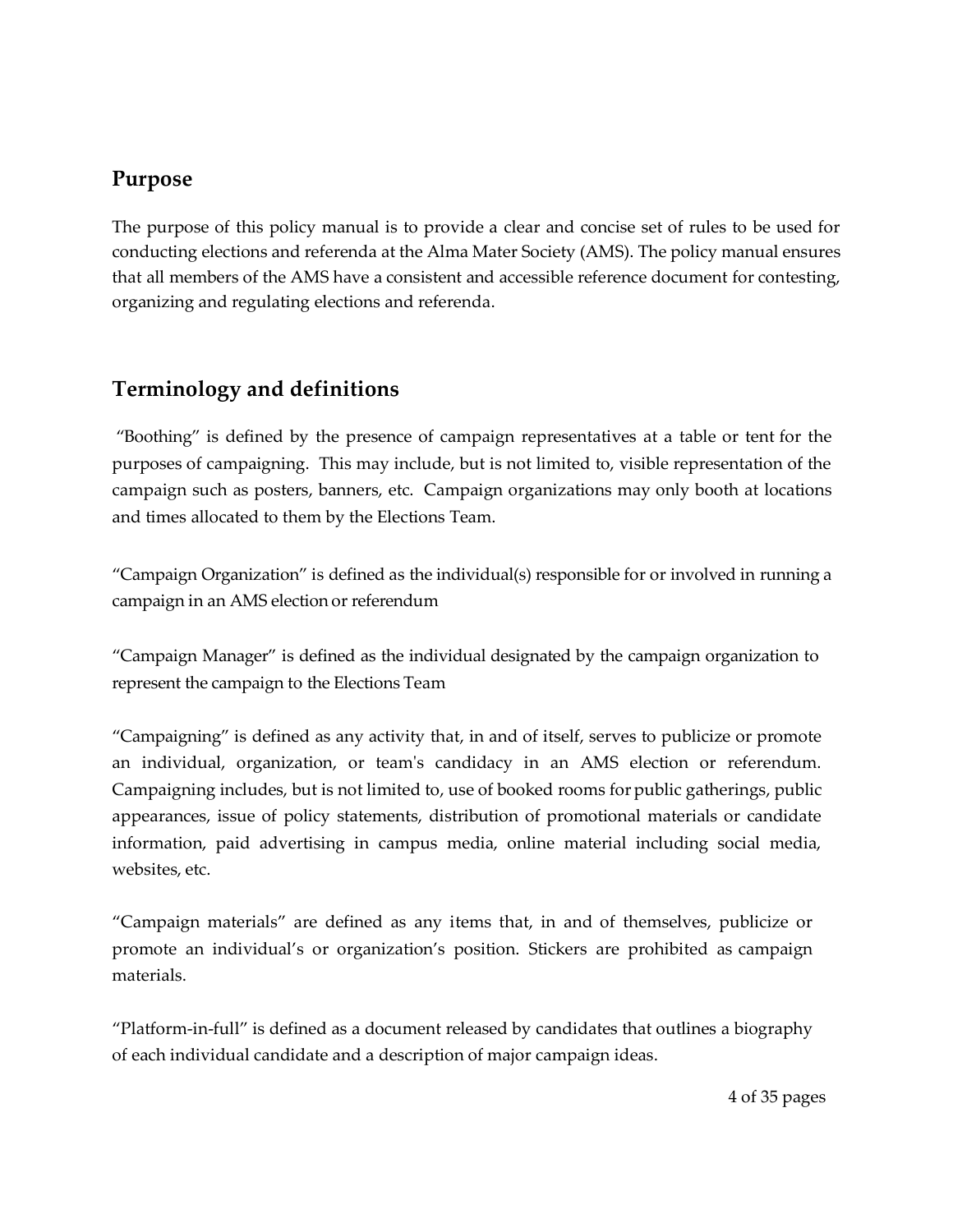"Heads-Down Vote" is defined as a vote taken by AMS Assembly in which all members, except for the Speaker, shall place their head down on the table while the vote is taking place, to ensure that no member is able to see another member's vote.

#### <span id="page-4-0"></span>**Statement**

Elections and referenda are critically important functions of the Society. The AMS is committed to open and transparent processes that ensure sustainable governance and operations. Active student participation in the governance of the AMS is essential for maintaining vital programs and services to serve students. This policy provides information to students considering becoming involved in student government and affirms that the AMS supports for their endeavours. Further, this policy documents the protocols to be followed to manage a fair and truly representative result for the benefit of all students.

#### <span id="page-4-1"></span>**Scope**

This policy covers all aspects of AMS Elections and Referenda, including policies on nomination, validation, campaign, finances, polling, and violations and penalties. This policy has influence over the AMS Elections Team (and Rector Elections Team, as the case may be), candidates running in an AMS Society Election, Campaign Organizations involved in an AMS Referendum, and the electorate.

This policy is the document referred to in the University Rector Elections Policy and Procedures Manual and outlines the policies surrounding campaigning and finances for that election.

## <span id="page-4-2"></span>**Roles and Responsibilities**

<span id="page-4-3"></span>**Candidates and Campaign Organizations**: Shall be responsible for understanding this policy as it relates to them, and for abiding by it during an election or referendum.

<span id="page-4-4"></span>**AMS Secretary**: The Secretary shall provide budgetary oversight and signing authority for Elections Team finances. They shall prepare contracts between the AMS and other groups, such as faculty societies using the online voting system, advertising contracts, etc. The Secretary shall carry-out basic logistical preparation that takes place over the summer months, when the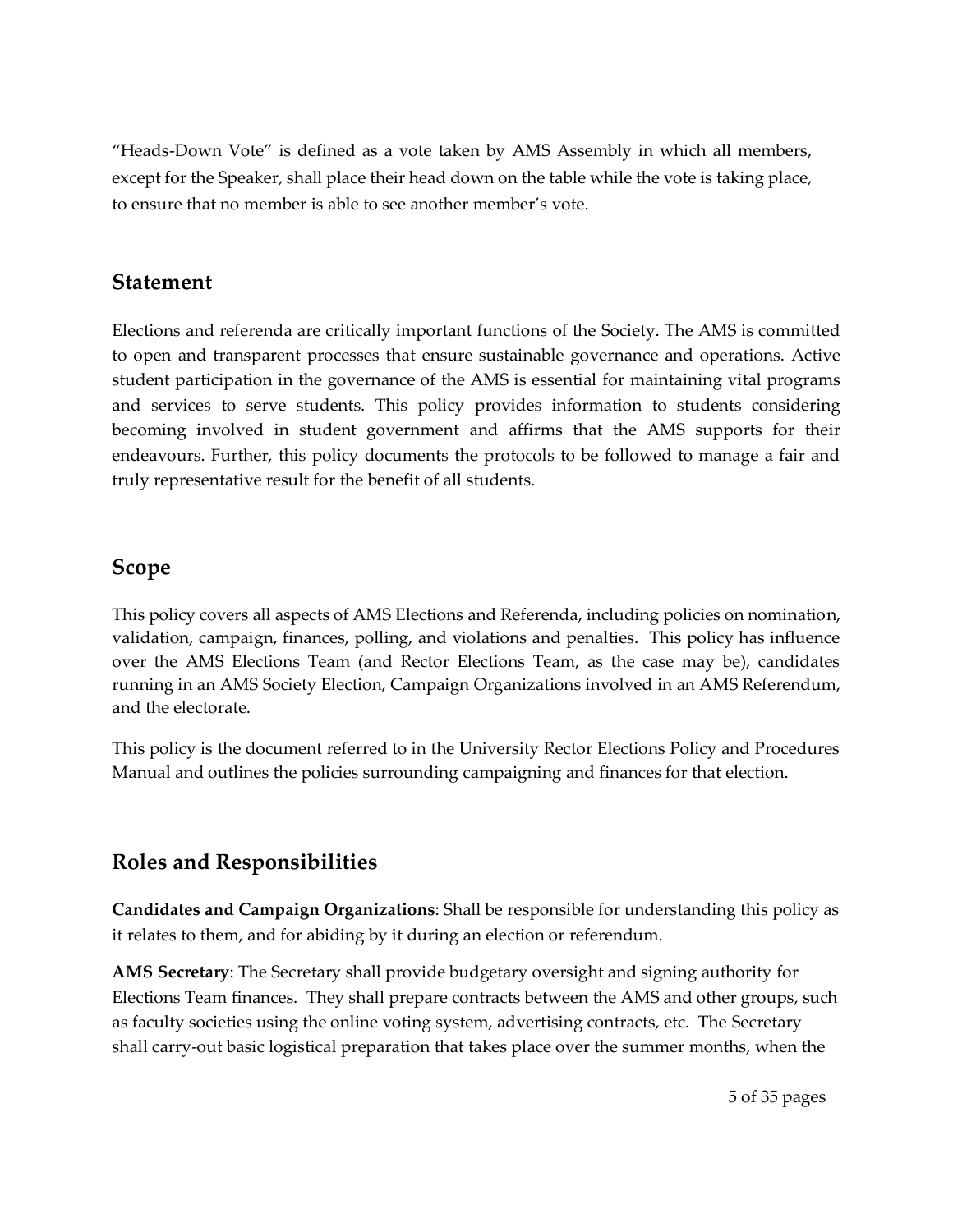Elections Team may not be available. Finally, the AMS Secretary shall set the dates of the fall and winter election and referenda and spending limits, to be passed at the Assembly.

<span id="page-5-0"></span>**Chief Electoral Officer (CEO)** shall be responsible for the following:

- Setting the direction and tone of the Elections Team
- Managing the Elections Deputies and ensuring all delegated tasks are completed
- Conducting a marketing campaign to advertise the Elections and Referenda and any associated important dates.
- Preparing the Nomination Package for the Fall Referendum, Winter Referendum, and Elections
- Holding Information Sessions and an All Candidates Meeting in both the fall and winter to outline rules, regulations and procedures surrounding campaigning for the Referendum and/or Elections
- Ensuring space for the advertisement of nominated candidate platforms and club/organization descriptions in the Journal during the Referendum and/or Election period
- Organizing the Debates between candidates
- Compiling the relevant statistics
- Being the Official Spokesperson of the Elections Team and Announcing the Elections results to the candidates
- Ensuring the existence of a level playing field as a basis for resolving election questions in a fair and impartial manner
- Any and all matters relating to election campaigning expenses including setting pricing for campaign materials
- Settling and recording all violations and disputes
- Being the final authority on interpretations of AMS elections policy and procedure
- Ensuring that the committee and its events are in accordance with the AMS Mission **Statement**
- Adhering to all applicable policies of Senate, the AMS, Room Booking Offices, and other Queen's administrative bodies
- Any additional tasks as outlined in the AMS Constitution, Policy Manuals, or as delegated by the AMS Secretary

<span id="page-5-1"></span>**Logistics Deputy** shall be initially responsible for:

- Overseeing general logistics and advertising efforts
- Preparing nomination and validation forms
- Coordinating the all-candidates meetings and preparing material for distribution
- The logistics and coordination of the polling stations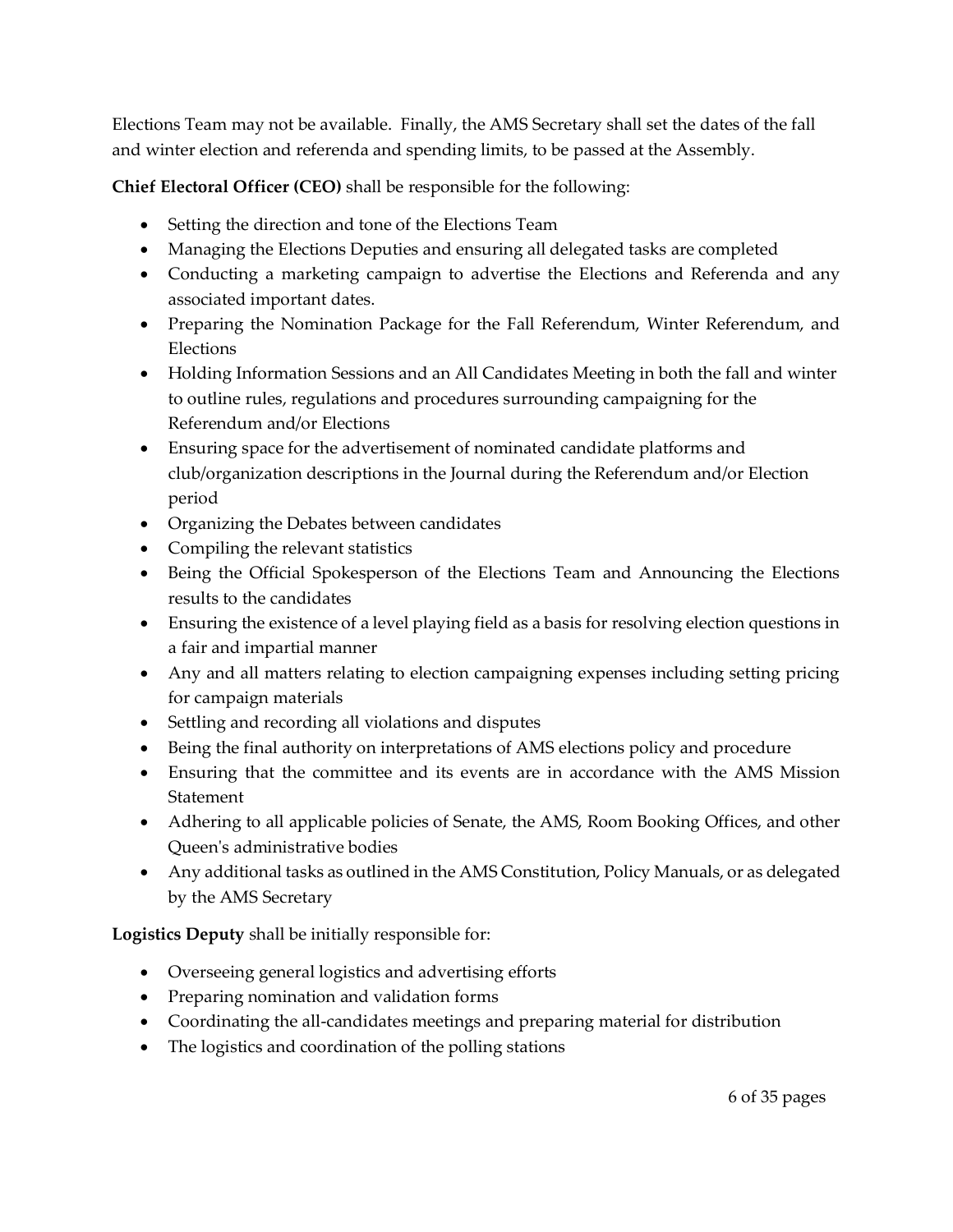- Coordinate room-bookings, table space, and banner space for the election and referendum periods
- Assist with the Information Sessions and All Candidates Meeting in both the fall and winter to outline rules, regulations and procedures surrounding campaigning for the Referendum and/or Elections
- Any other tasks as delegated by the CEO

#### <span id="page-6-0"></span>**Marketing Deputy** shall initially be responsible for:

- Coordinating with StudioQ and the Marketing and Communications Office to develop coherent strategic marketing plan for all referenda and elections
- Assist with the Information Sessions and All Candidates Meeting in both the fall and winter to outline rules, regulations and procedures surrounding campaigning for the Referendum and/or Elections
- Advertise the Elections and Referenda nomination dates, campaign period and voting days in a manner that encourages students to vote
- Completing or organizing graphic design work for the elections team
- Working with campus publications and media outlets to advertise
- Any other tasks as delegated by the CEO

<span id="page-6-1"></span>**Balloting Deputy** shall initially be responsible for:

- Coordinating with the elections representatives from faculty societies or other organizations using online voting system
- Being the point-person for any other external elections including Rector or Student Trustee elections
- Create and administer the online ballots, allowing students to cast their vote.
- Any other tasks as delegated by the CEO

<span id="page-6-2"></span>**Disputes Deputy** shall initially be responsible for:

- Assisting with the Information Sessions and All Candidates Meeting in both the fall and winter to outline rules, regulations and procedures surrounding campaigning for the Referendum and/or Elections
- Approving all campaign materials
- Enforcing policy and ensuring an "even playing field" for all candidates
- Monitoring all teams' online social media sites to ensure compliance with elections and referenda rules and regulations
- Monitoring on-campus campaigning to ensure compliance with elections and referenda rules and regulations
- Assisting the CEO in making rulings on policy infractions and complaints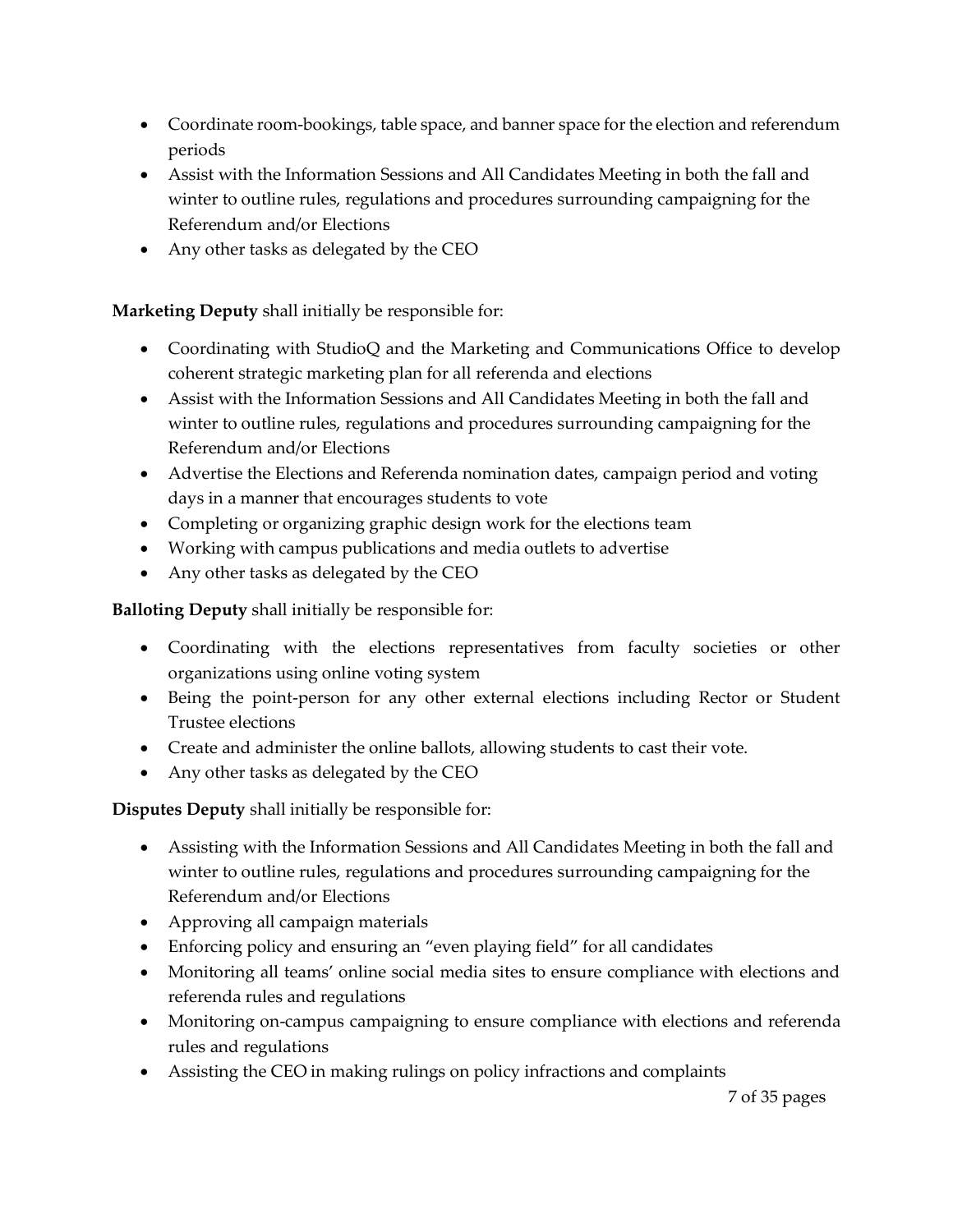- Creating complaint forms and distributing them to candidates
- Receiving complaints from candidates and corresponding with the complainants
- Any other tasks as delegated by the CEO

<span id="page-7-0"></span>**Finances Deputy** shall initially be responsible for:

- Assisting with the Information Sessions and All Candidates Meeting in both the fall and winter to outline rules, regulations, and procedures surrounding campaigning for the Referendum and/or Elections
- Working with the CEO to set prices for campaign materials
- Approving, in conjunction with the CEO and Secretary, election expense reimbursement forms
- Complete any other tasks as delegated by the CEO

## <span id="page-7-1"></span>**Policy**

#### <span id="page-7-2"></span>**Part A: Elections Team**

#### <span id="page-7-3"></span>**1. Mandate**

- a. There shall be an AMS Elections Team formed annually as a standing Committee under the AMS Secretariat. This committee shall:
	- i. Be responsible for conducting and overseeing all society wide elections and referenda processes in an unbiased and impartial manner;
	- ii. Aim to increase the awareness of and participation levels of the student body in elections and referenda;
	- iii. Prepare a budget for its operations in conjunction with the AMS Secretary;
	- iv. Report the results of any election or referenda in accordance with this policy;
	- v. Have the power to interpret elections policy andprocedures;
	- vi. Have the power to create additional rules and regulations for the running of elections and referenda to be published in the nomination package;
	- vii. Have the power to penalize candidates for violations of the policy.

#### <span id="page-7-4"></span>**2. Membership and Appointment**

- a. The Elections Team shall consist of a Chief Electoral Officer and up to five Elections Deputies in the following portfolios: Logistics, Marketing, Engagement, Finances, and Disputes.
- b. The Chief Electoral Officer shall be hired by an ad hoc Assembly committee that will be chaired by the incoming AMS Secretary and include two other members of Assembly who have declared their intention not to run in an election the following year, and must be ratified by AMS Assembly before the last assembly of the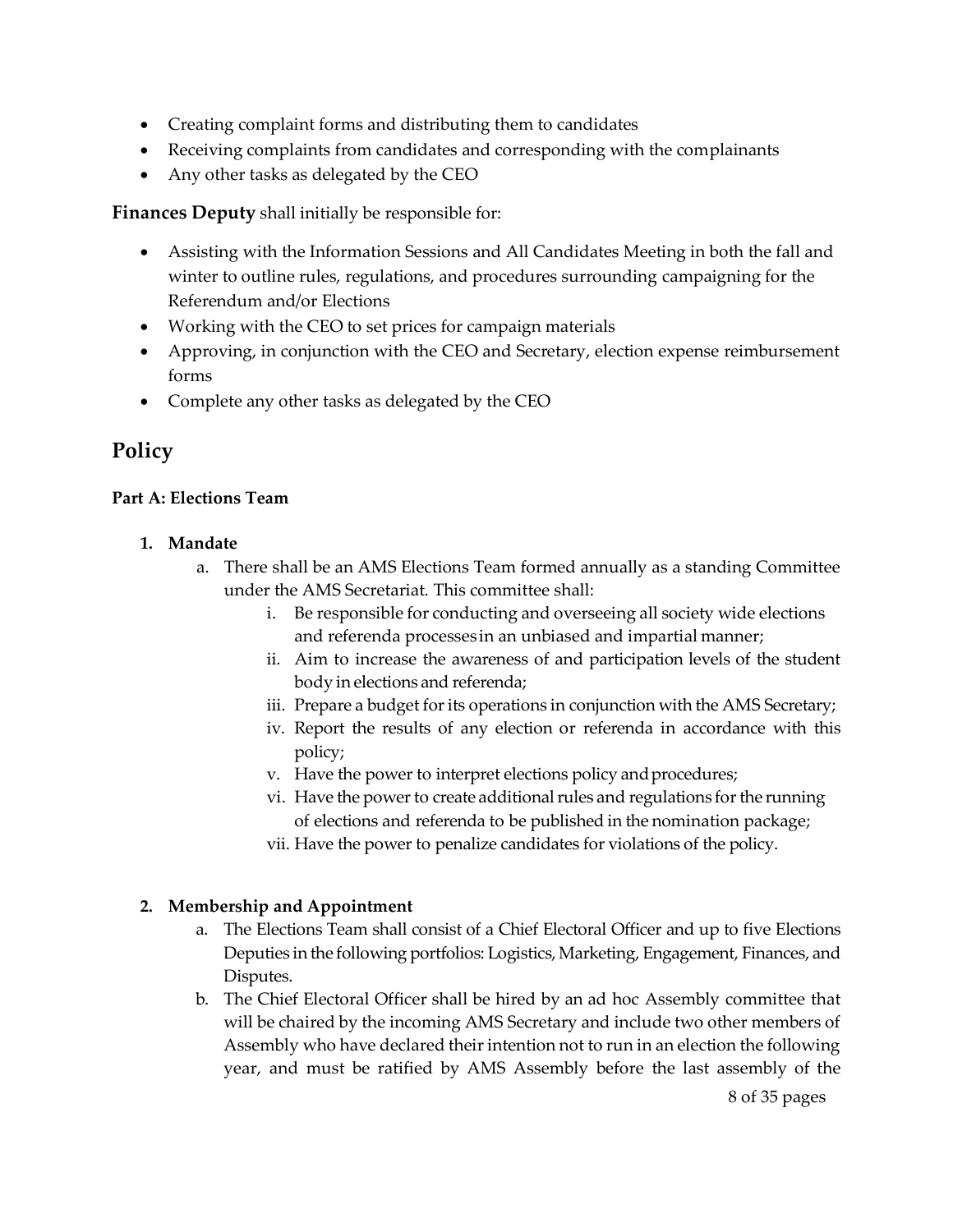academic year.

c. The Elections Deputies shall be hired by the incoming AMS Secretary, Chief Electoral Officer, and one member of Assembly who has declared their intention not to run in an election in the following year.

#### <span id="page-8-0"></span>**Part B: General**

#### <span id="page-8-1"></span>**1. Assembly**

- a. Assembly shall during the Fall Term ratify dates for the AMS referenda and elections held within the year.
- b. The campaign spending limit for the AMS elections and referenda shall be ratified by Assembly during the fall term, prior to the commencement of the validation period of the fall referendum.
- c. Assembly will act as a neutral body with respect to all elections.

#### <span id="page-8-2"></span>**2. Conflicts of Interest**

- a. The Chief Electoral Officer shall declare any potential personal conflict of interest to the Secretary and the AMS Assembly prior to validation day. Where a conflict of interest has been determined to exist, the Chief Electoral Officer shall be required to appropriately alter his/her responsibilities, take a leave of absence orresign.
- b. The Elections Deputies shall declare any potential personal conflict of interest to the AMS Secretary and the CEO prior to validation day.
- c. Where a conflict of interest has been determined to exist for any member of the Elections Team, either by the AMS Secretary or by the AMS Assembly, that person shall be required to appropriately alter their responsibilities, take a leave of absence or resign.
- d. In the event that the CEO is unable to complete the duties required of them, responsibilities shall be jointly assumed by the Logistics Deputy and Disputes Deputy until a new CEO has been hired.

#### <span id="page-8-3"></span>**3. Policy and Rulings**

- a. AMS Policy contained within the Constitution and the Policy Manuals shall be the ultimate source of authority for all elections and referenda procedures.
- b. The CEO is vested with the authority to interpret such policy and apply it and shall have the final say on all suchdecisions.
- c. The CEO may make additional rules or stipulations not contained within policy in accordance with the spirit of AMS Policy. When a situation arises that is not explicitly considered by this document, the CEO shall interpret the policy in a manner consistent with its intentions.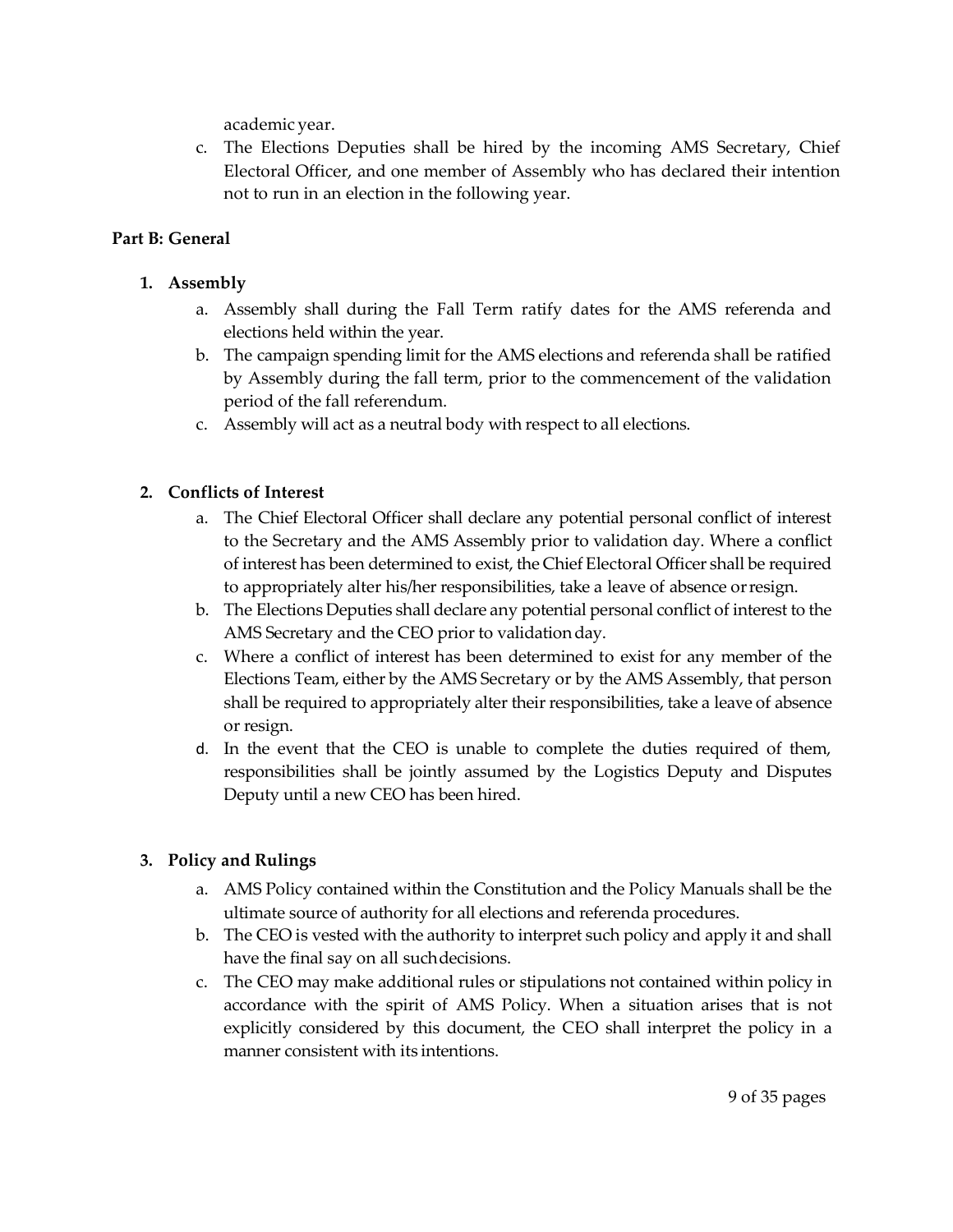- d. The CEO shall, during the entire election period, be available to receive any disputes or complaints.
- e. The Disputes Deputy shall identify policy infractions and notify the offending party and the CEO. The CEO shall ensure that all allegations of campaign violations are officially recorded and signed by the complainant. Any subsequent dispute or imposition of penalties shall fall under the purview of the CEO.
- f. The CEO shall also be responsible for resolving any disputes or alleged violations of the policy by candidates or teams submitted by other candidates or individuals. The CEO shall only make a ruling after a proper investigation has been conducted and shall only issue a sanction where the CEO has determined that a violation has occurred and has compelling evidence regarding the identities of the perpetrators. The CEO shall interview any individuals deemed relevant, and ensure that the offending party or parties have the opportunity to respond to anyallegation made.
- g. The CEO may delegate such interviews of individuals involved in a violation or complaint to the Finances Deputy and/or the Disputes Deputy
- h. When a team becomes aware of a potential violation of elections policy, they are permitted 24 hours to report the alleged violation to the AMS Elections Team.
- i. Should it be necessary due to unforeseen circumstances to alter, extend or cancel previously set election dates, the CEO shall be empowered to do so.
- j. All rulings by the CEO may only be appealed to the AMS Judicial Committee.
- k. All rulings by the CEO in the case of deciding who may run a 'No' Campaign may not be appealed to the AMS Judicial Committee.

#### <span id="page-9-0"></span>**4. Notification of the Election or Referendum**

- a. It shall be the responsibility of the Elections Team to advertise upcoming society elections and referenda including the positions available, deadlines for validation or nomination and other pertinent information in campus media well in advance of any deadlines.
- b. The CEO shall issue on the first day of the nomination period a proclamation opening the election or referenda period and specifically outlining the following:
	- i. The positions that may be contested, or the opportunities to place referenda questions on the ballot.
	- ii. The dates and times of the nominationperiod and due dates.
	- iii. Where elections or referenda material can be obtained and deposited.
	- iv. The dates of the vote.
- c. The Elections Team shall contact relevant University organizations to inform them of the upcoming AMS election or referenda and to determine regulations concerning campaigning on campus. These regulations shall be enforced by the CEO.
- d. The Elections Team must ensure that there is notification of an election or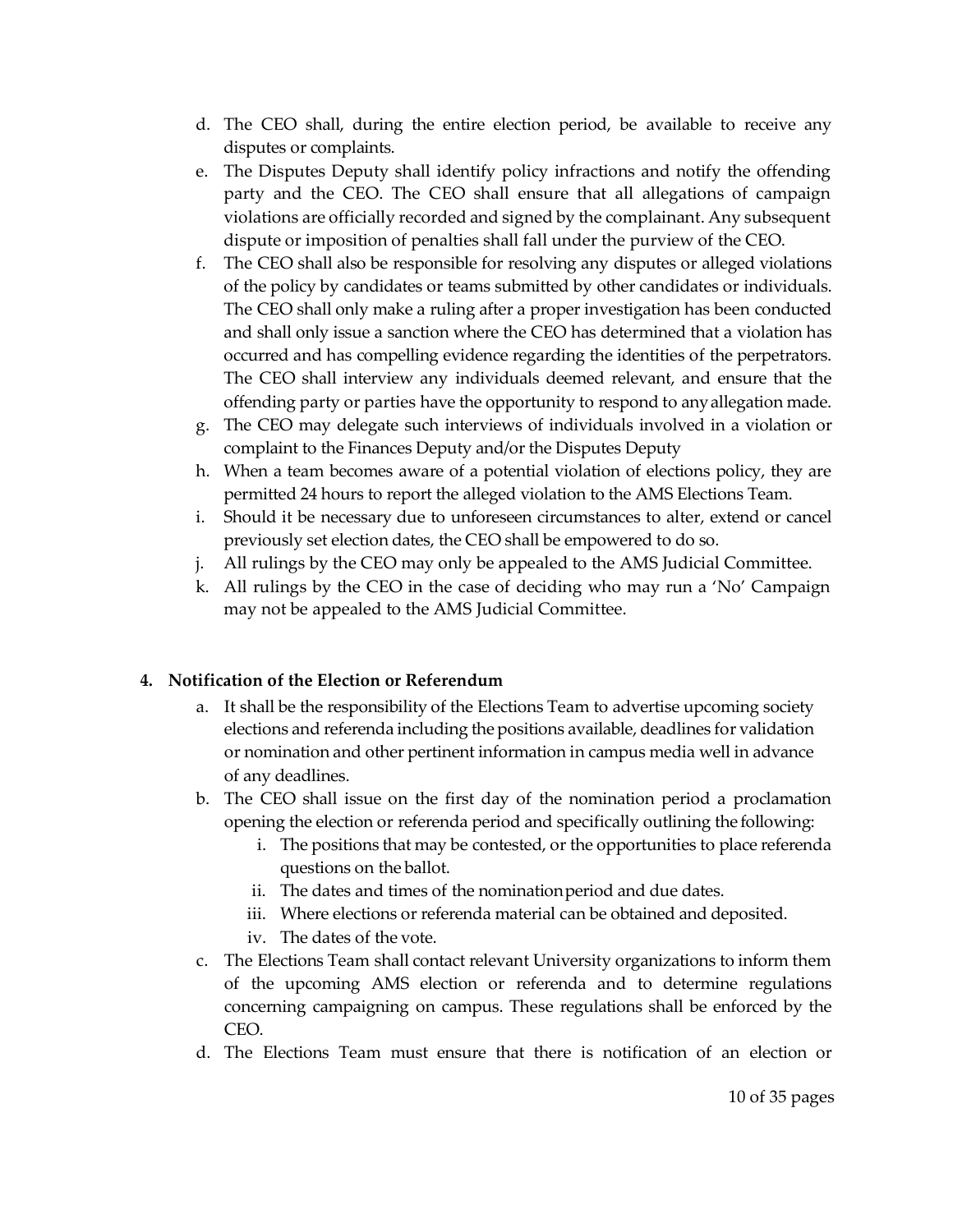referendum in the Queen's Journal at least one (1) week prior to the first day of voting.

The CEO shall be responsible for co-ordinating logistics and communication with Faculty Societies for the running of the elections.

#### <span id="page-10-0"></span>**5. Polling Procedures**

- a. All AMS members shall have the opportunity to cast a vote on the polling days.
- b. Any changes in polling days, as ordered by the CEO shall be made known at least twenty-four (24) hours before the time normally scheduled for the opening of polls.
- c. Any student unable to vote during the scheduled voting period may proxy their vote.
- d. Not limiting the foregoing, the CEO is empowered to cancel the proxy voting and/or distance voting programme(s) should he/she feel that these programmes might compromise the integrity of the election. These programmes shall be cancelled, should it be deemed necessary, prior to the ballots being opened.
- e. The CEO shall not cancel proxy and/or distance voting on the grounds that any one faculty has not cooperated in administrating distance voting, for this shall not impinge the ability of other faculties' distance students to vote.
- f. In the event of any failure with the online voting system, the CEO shall be authorized to run a paper ballot election in accordance with Society procedures on this process.
- g. There shall be an option to abstain on all referendum and election questions. Abstentions shall not be permitted on plebiscite questions.
- h. Abstentions shall not count as a vote for or against a question but shall be included in voter turnout.

#### <span id="page-10-1"></span>**Part C: Executive Elections**

#### <span id="page-10-2"></span>**1. Timetable for Elections**

- a. Advertising for the executive elections shall take place at the end of the fall term, after the Fall Referendum, to inform students of positions available and important dates.
- b. The Executive Election period shall normally open on the first day of classes in the Winter Term as shown inthe timeline below.
- c. Nominations shall be due to the Elections Team at 12:00 Noon on Day 8, as stipulated in the timeline below.
	- i. For further clarity, this shall generally be the Monday back from the winter break. Thursday shall serve as the Validation day.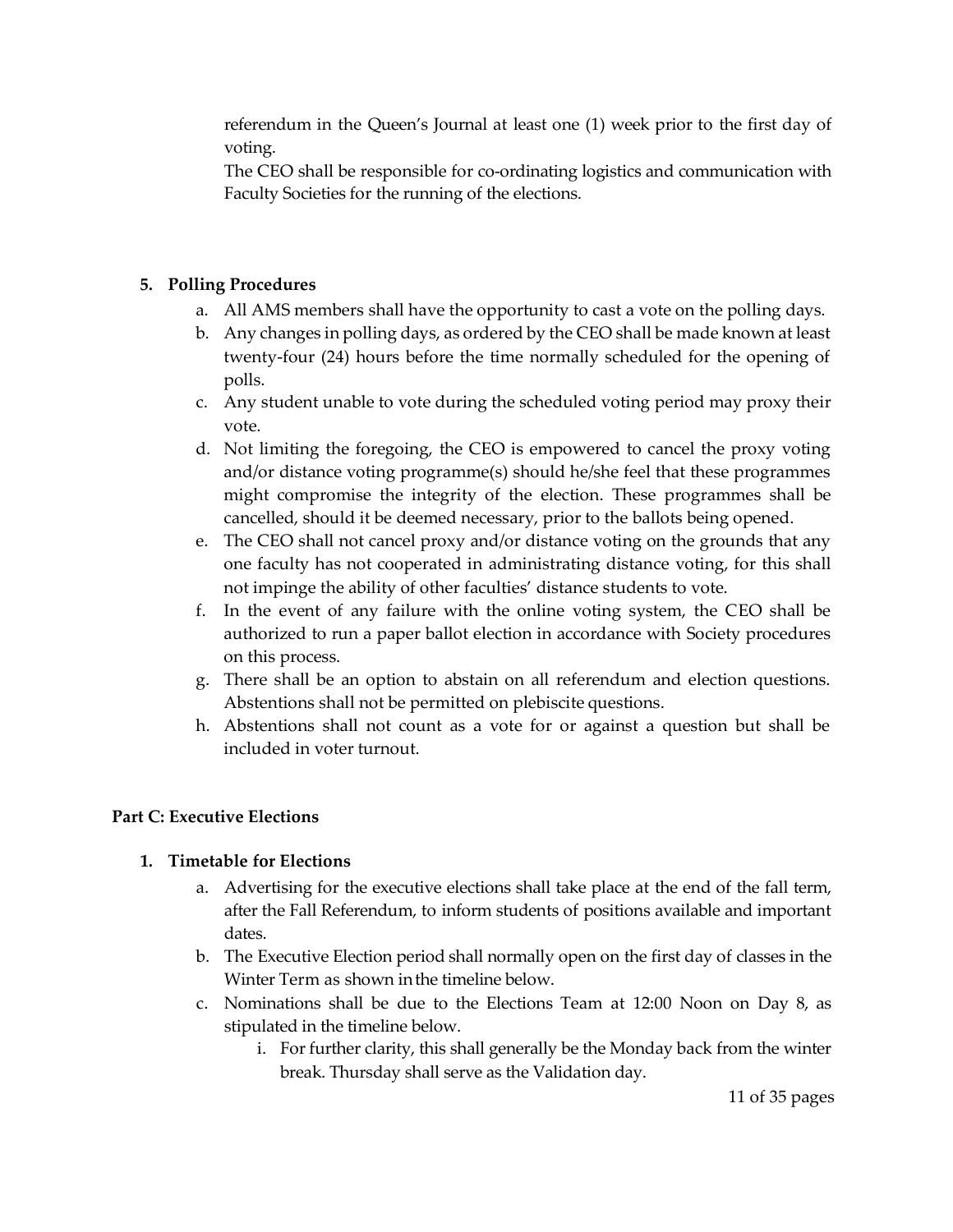- d. The campaigning period shall extend exactly 8 days prior to the commencement of the first voting day.
	- i. Physical campaigning shall cease by 8:00 PM of the day prior to the first voting day. Online campaigning may continue past this time and throughout the voting days.
- e. The election timeline shall be based on the followingformula:

| Day            | Event                                             |
|----------------|---------------------------------------------------|
|                | <b>Information Session</b>                        |
| $\overline{4}$ | Nominations Open                                  |
| 8              | Nominations Due at noon.                          |
| -12            | Validation at Assembly and All Candidates Meeting |
| 15             | Campaign period opens                             |
| 22             | Campaign period closes                            |
| 23-24          | Voting days                                       |

- f. The CEO may change the above timing, giving due notice, if extenuating circumstances are evident. If a situation arises where the CEO delays the election/polling dates, the CEO may or may not, at his/her discretion, extend the campaigning period.
- g. In order to ensure there is sufficient time for transition and hiring, Elections for the AMS Executive shall be concluded prior to readingweek.
- h. In the event that one or fewer teams complete the nomination requirements on time, the nomination period shall be extended until no later than Thursday at noon. If no teams have come forward by that time, Assembly shall appoint an Executive Team at a special meeting of the Assembly.
- i. In the event that only one team fulfils the nomination requirements after the noon deadline on Thursday, but such team withdraws their candidacy on the first or second day of the campaign period, the nomination period shall re-open and the following abridged timeline shall be used. Day 1 below shall be the day after the team formally rescinds their candidacy.

| Day |       | Event                                                                   |
|-----|-------|-------------------------------------------------------------------------|
|     |       | <b>Information Session</b>                                              |
|     |       | Nominations Open                                                        |
| 4   |       | Nominations Due at 5:00 PM.                                             |
| 6   |       | Validation at Assembly and All Candidates Meeting                       |
|     |       | Campaign period opens                                                   |
|     |       | Campaign period closes                                                  |
|     | 10-11 | Voting days                                                             |
|     |       | 1. In the event that no team fulfils the nomination requirements by the |
|     |       | deadline in (i) Assembly shall reserve the right to annoint the         |

deadline in (i), Assembly shall reserve the right to appoint the Executive at a Special Session of Assembly. Such process shall be governed by Part E of this Policy.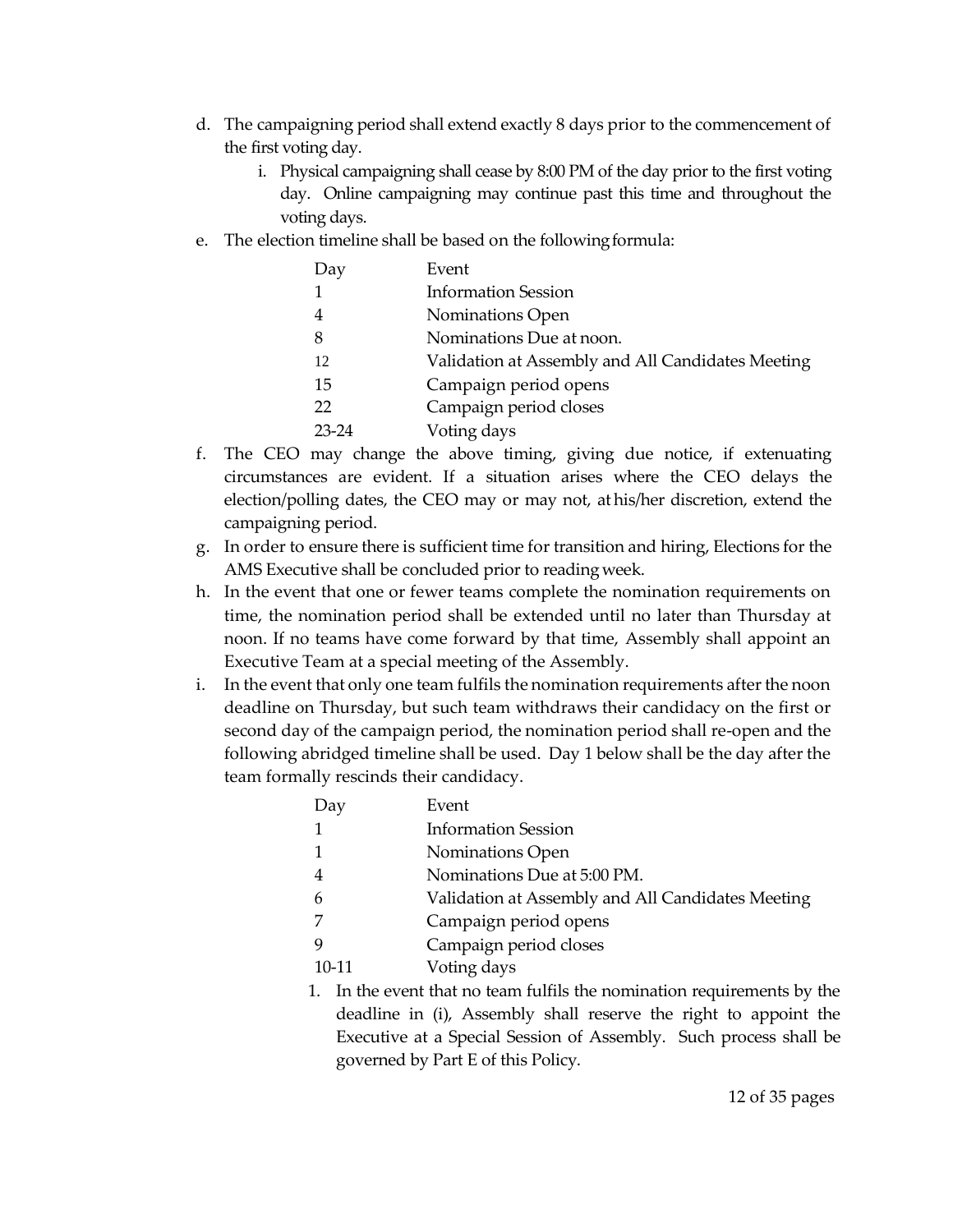- j. Should only one team fulfil nomination requirements, a vote of confidence will be held at the set election date to determine if the team will be acclaimed. The team will be subject to all rules concerning candidacy.
	- i. The question to appear on the ballot be of the form: "Do you have confidence in the ability of (candidate names) to perform the duties of President, Vice-President (Operations) and Vice-President (University Affairs) respectively of the Alma Mater Society?"
	- ii. If the outcome of the vote is negative, then AMS Assembly shall appoint a team to the Executive at a Special meeting of Assembly, as outlined in Part E [of this policy.](#page-20-1)
	- iii. No person may be appointed to the Executive in a session of Assembly in which they have been defeated in a confidence vote. If the outcome of the vote is positive, the nominee will be acclaimed to the nominated position.

#### <span id="page-12-0"></span>**2. Eligibility**

- a. Potential Candidates shall be deemed eligible by the followingcriteria:
	- i. Payment of an AMS specific Student Interest Fee, and
	- ii. Membership in one of the student societies listed below:
		- 1. Arts and Science Undergraduate Society
		- 2. Concurrent Education Students Association
		- 3. Physical and Health Education and Kinesiology Students Society
		- 4. Engineering Society
		- 5. Aesculapian Society
		- 6. Computing Students Association
		- 7. Commerce Society
		- 8. Nursing Students' Society
		- 9. MBA Society
- b. Individuals holding AMS salaried positions shall not be prevented from running for any elected office unless constitutionally prohibited. However, insofar as this is likely to result in a conflict of time and/or interest, the AMS shall protect the best interests of the Society by applying the following stipulations:
	- i. The individual shall announce his/her intention to run in an election as early as possible.
	- ii. The individual shall take an unpaid leave of absence from his/her position during the campaign period.
	- iii. The individual shall ensure that his/her responsibilities will be adequately covered during the imposed leave of absence without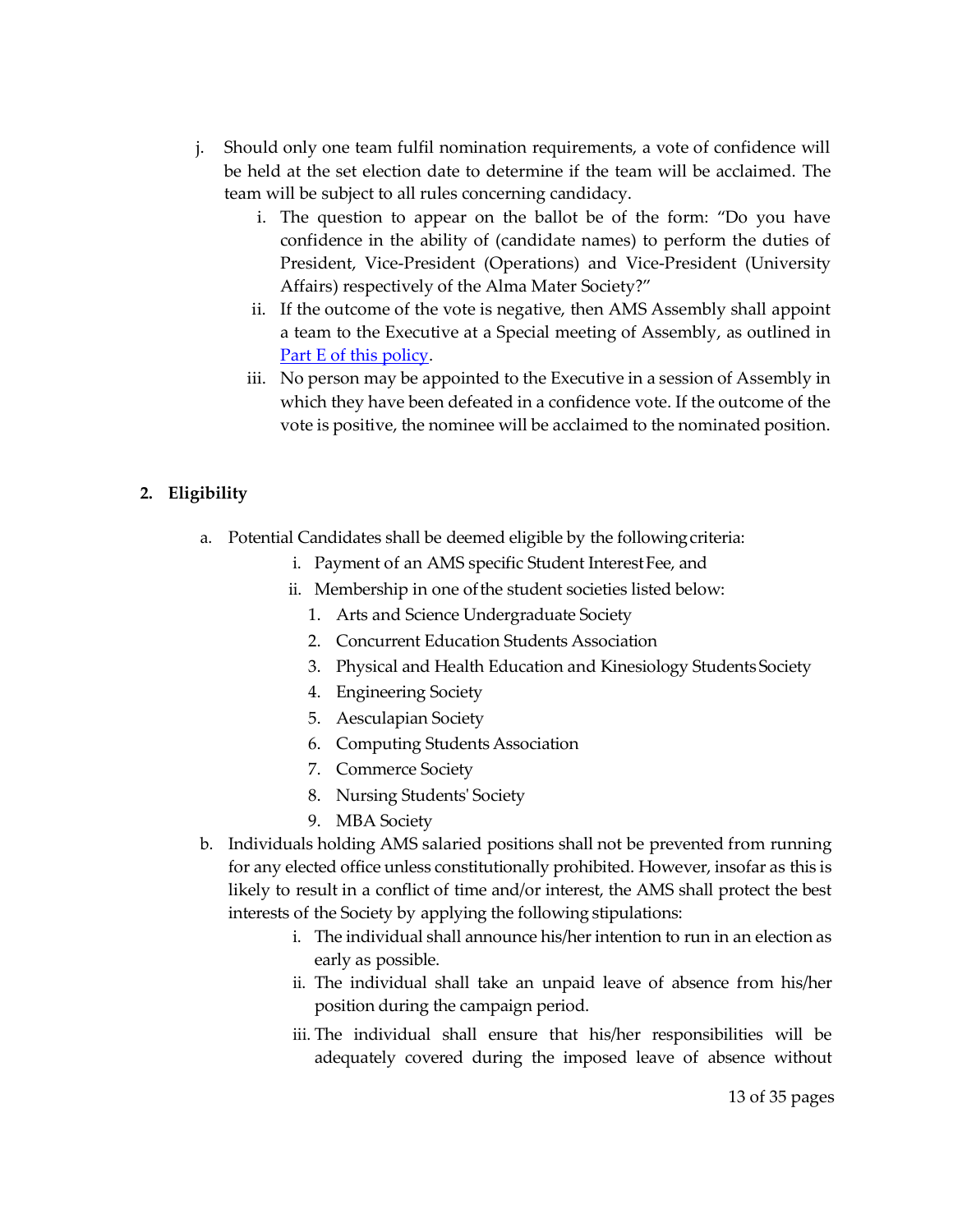inflicting excessive stress or workload on those assuming their duties.

- iv. The individual shall be prepared to resign his/her position immediately – if requested to do so by the Executive – in the event their campaign is successful.
- v. Ultimately, it is the responsibility of the Executive to ensure that responsibilities are adequately met during an imposed leave of absence or resignation.
- c. No individual is eligible to be a candidate in an AMS election if they are simultaneously running in any other campus election.
- d. Candidates shall run as a slate or team to fulfil each of the positions of the executive.
- e. The CEO shall ensure that all candidates who pick up a nomination package are eligible to run in the election as outlined in this policy. However, ultimate responsibility lies with the candidates to ensure that they are eligible to run in accordance with this policy and the Constitution.

#### <span id="page-13-0"></span>**3. All Candidates Meeting**

- a. The elections team shall organize a mandatory All Candidates Meeting on the first day of the Election Period.
- b. Should a team of candidates miss the All-Candidates Meeting, they must contact the Elections Team within 24 hours after the meeting date to arrange an alternate meeting with the CEO. The purpose of this meeting shall be to go over the material covered in the All-Candidates Meeting.
	- i. Candidates failing to arrange such a meeting may face sanctions, at the discretion of the CEO.

#### <span id="page-13-1"></span>**4. Nominations**

- a. The nomination period is purely for organizational purposes and for collecting nomination signatures. No campaigning (as defined in section 1) shall occur during the nomination period.
- b. The executive team name shall be the first letter of the first or last name of the individual candidates in any order.
- c. Prior to receiving the Nomination Package, each team of candidates shall be required to sign a document indicating their responsibility for the contents of the material, and their agreement to abide by it. Each campaign organization shall designate a Campaign Manager to liaise with the Elections Team. The Campaign Manager shall be responsible for receiving and disseminating relevant information from the Elections Team to his/her campaign organization.
- d. Nomination forms must be signed by 2% of AMS members. Candidates may nominate themselves.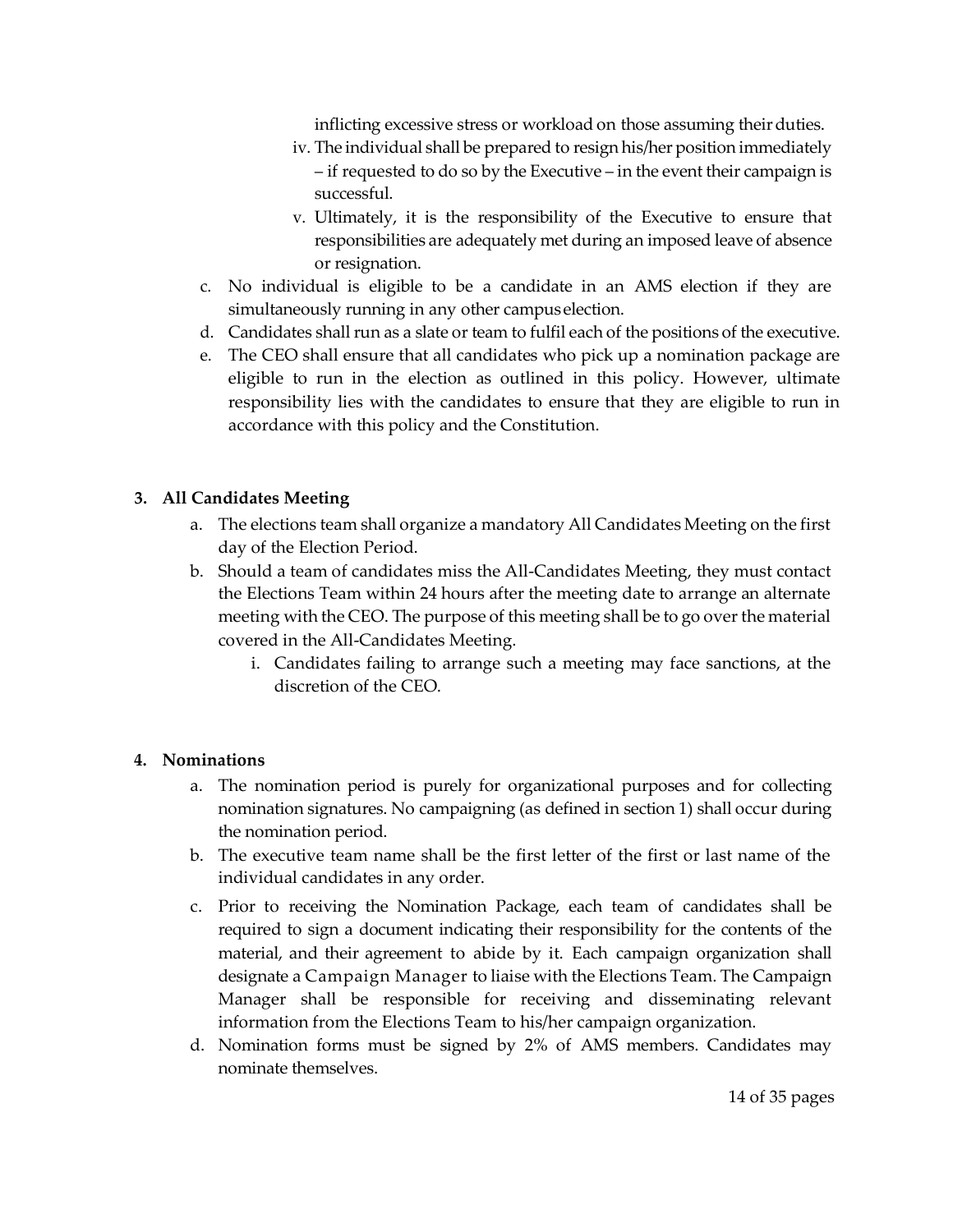- e. Nomination signatures may not be collected in classrooms, campus pubs, cafeterias, AMS offices, and AMS services.
- f. Rooms may be booked for organizational purposes, such as planning sessions, campaign material preparation, etc., during the nomination period. Candidates shall not engage in campaigning.
- g. Nomination forms shall be deemed complete provided the following is attached:
	- i. The requisite number of signatures, validated by the Elections Team.
	- ii. Declaration of any and all extracurricular and leadership positions held by the candidate(s)
	- iii. A \$100 deposit, which shall be returned after the election, excepting instances of fines or penalties
- h. Candidates shall take a leave of absence during the campaign period from all extracurricular activities that, in the judgement of the CEO convey unfair advantage, or establish or imply a conflict of interest. Notices of Leave shall be provided to the CEO.
- i. A nominee may withdraw their candidacy up to 24 hours prior to ratification by Assembly, without penalty. Should a candidate or team withdraw after this deadline, they may lose their deposit, subject to the CEO's discretion. A notice of withdrawal shall be given in written form to the CEO.
- j. Assembly shall ratify all candidates on validation day to appear on the election ballot, upon receipt of written confirmation from the Elections Team that the candidates have complied with AMS nomination requirements. Assembly shall only refuse to put a team on the ballot where there is clear and compelling evidence that they are ineligible.

#### <span id="page-14-0"></span>**5. Campaigning**

- a. Campaigning shall not commence until the beginning of the campaign period.
- b. All campaign materials and promotions are subject to the approval of the CEO or authorized designate. A sample of all campaign materials shall be submitted to the CEO or authorized designate to be kept on file for the duration of the campaign. All posters must be stamped to indicate approval. All websites and social media accounts must be approved by the CEO prior to posting. All updates shall be closely monitored by the CEO or authorized designate. Giveaways of giftcards, cash, or other financial instruments by a campaign organization shall not be permitted.
- c. Candidates shall publically release a Platform-in-full as defined in this policy, no later than 24 hours prior to the beginning of the debate. The platform-in-full shall also be submitted to the AMS Elections Team at the same time.
- d. There shall be a limit of 100 posters per team of candidates. Any poster larger than  $11''$  x  $17''$  shall be deemed a banner. There shall be no more than two banners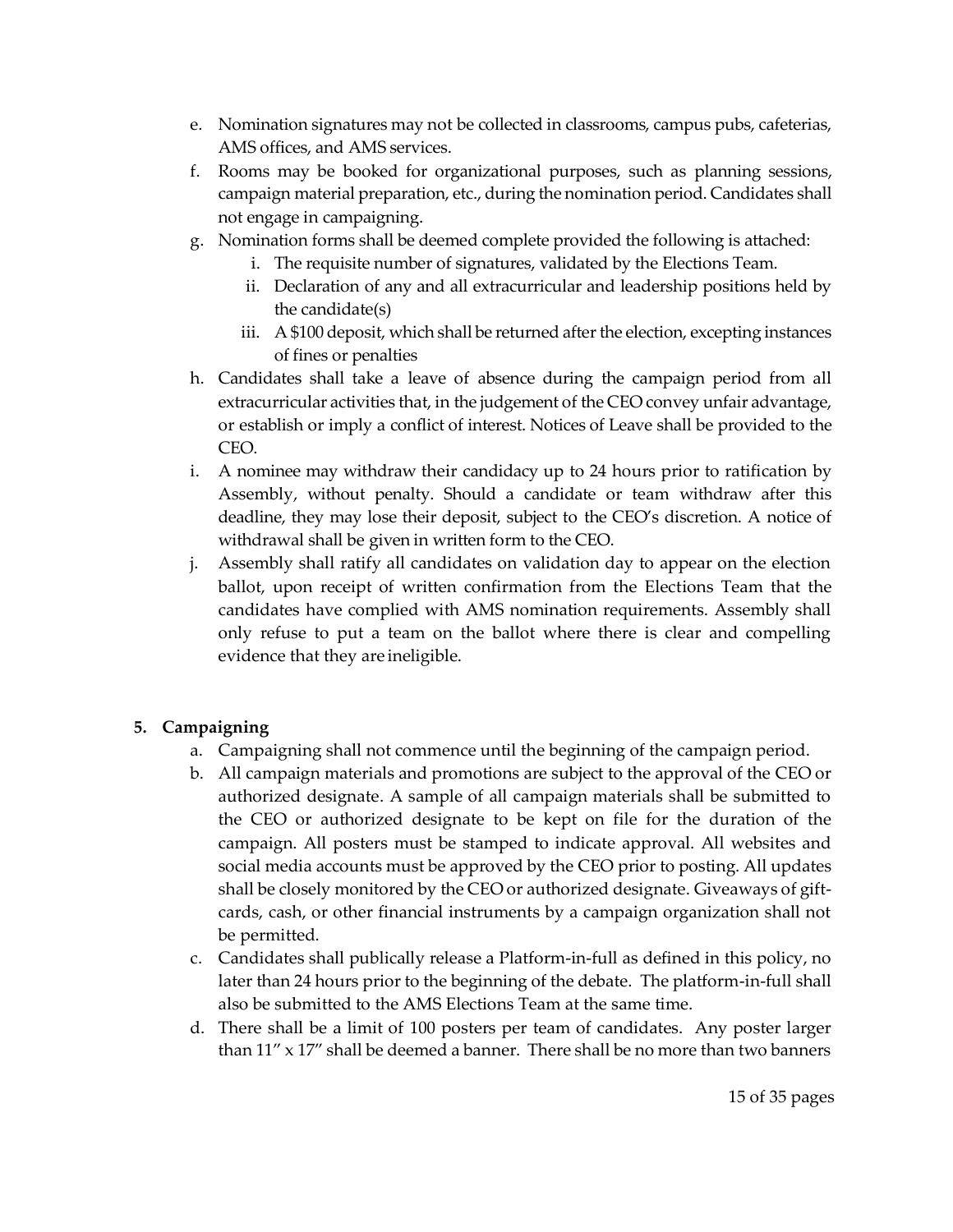per team of candidates.

- e. The contents and methods of campaigning shall be above reproach. Candidates shall not misrepresent the character or policies of other candidates, nor shall they interfere in any manner with the campaign materials of other candidates. Candidates shall not make statements that they know are untrue. All campaigning is subject to the approval of the CEO.
- f. All posters must be printed on recyclable paper and must be recycled after the end of the campaign period.
- g. Posters may not be affixed to painted areas, doors, or glass. Candidates are responsible for ensuring that campaigning conforms to individual building policy.
- h. Candidates must book all table space for use during the campaign period through the Elections Team. The Elections Team will also co-ordinate the booking of banner spaces in the JDUC. The allocation of table and banner space will be done through a lottery process.
	- i. Candidates shall be entitled to a maximum of 45 hours of table space for the duration of the campaign period.
	- ii. Boothing hours shall be restricted to the hours between 9:00 A.M. and 6:00 P.M.
- i. Campaign tables or booths must be staffed by the parties involved, at all times. Promotional materials may not be left unattended.
- j. Any classroom appearance must be cleared through the instructor in advance of the scheduled time. This contact may be made during the nomination period. Arrangements for classroom talks shall be the responsibility of the teams. All content shall be consistent with previously approved campaign material and shall be above reproach.
- k. No form of off-campus campaigning shall be permitted. Candidates shall not place campaign materials on trees or utility poles either on or off campus. This includes banners strung from utility poles.
- l. Campaign/promotional materials may not be distributed to any form of residential mailboxes, nor shall any form of door-to-door campaigning be permitted.
- m. All campaigning in Residence must conform to Residence policies. No room-toroom campaigning in Residence shall be permitted.
- n. No candidate may campaign inside campus pubs or cafeterias. Campaigning shall be permitted in line-ups but shall not occur past the point where patrons are requested to provide identification for entrance. Campaigning in line-ups shall also be subject to any applicable residence or university regulations.
- o. Campaign materials shall not be distributed in campus pubs, cafeterias, AMS offices and AMS services. In addition, no AMS employees shall display campaign materials whileon duty.
- 16 of 35 pages p. All email content shall be consistent with previously approved campaign material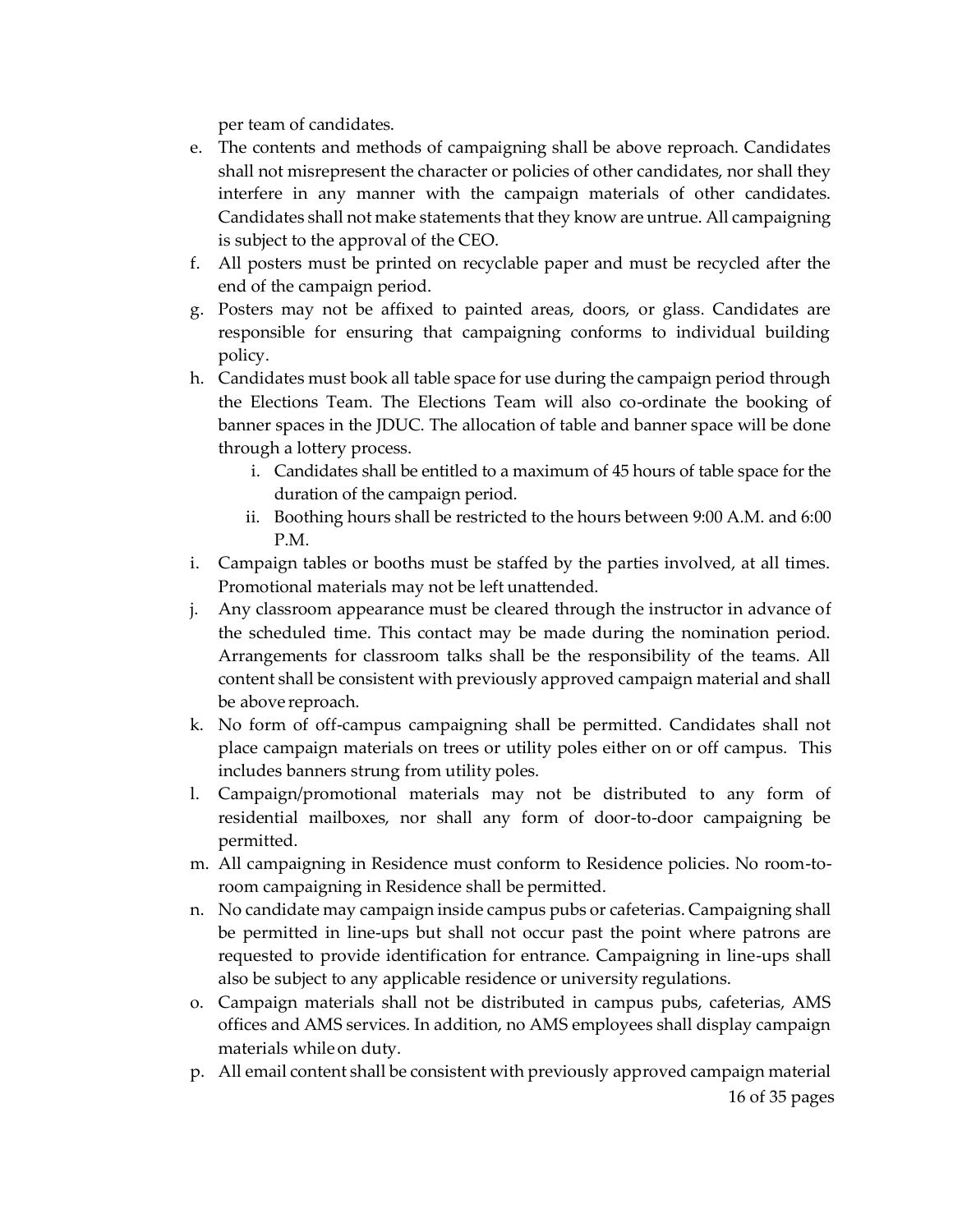and shall be above reproach. Candidates may request an individual with a reasonable level of authority within an organization to forward an email to their organization using a mass email list. Use of AMS mass email lists, including lists for AMS Services, isprohibited.

- q. All websites and social media accounts must be approved by the CEO, or their authorized designate prior to posting. All updates shall be closely monitored by the CEO or authorized designate.
- r. Each candidate or team of candidates will be required to remove all physical campaign material produced on their behalf for the purposes of the election by 8:00pm on the day preceding the first day of voting. Campaigning through the use of websites and other online media may continue for the duration of the voting days. Candidates or teams will not be allowed to physically campaign on campus during the voting days.
- s. No polls or surveys of public opinion regarding AMS elections shall be published or broadcast on the day(s) of voting.
- t. Individuals who hold AMS positions or any elected leadership position in its member societies, and who are serving as campaign managers, advisors or individuals otherwise closely associated with a team's campaign, shall declare this to their supervisor and the CEO. The CEO, in consultation with the supervisor, may require an individual to assume either altered responsibilities or take a leave of absence, if in his/her judgment it conveys an unfair advantage, or establishes or implies a conflict of interest. All leaves of absence shall last for the duration of the campaign period.
- u. Candidates are responsible for the conduct of their campaign organization and its members. Any violation of elections policy by said members shall be regarded as a violation by the candidate. Individuals who are not members of a specific campaign organization and who are found to have violated elections policy shall be referred to the AMS Judicial Affairs Office for prosecution under the AMS nonacademic misconduct system.
- v. Candidates are responsible for providing the CEO with an up to date list of all individuals associated with their campaign within 8 hours of notice from the CEO.
- 17 of 35 pages w. The CEO is responsible for the organization, format and publicity of moderated forums between candidates. These shall occur during the campaign period. The purpose of these forums shall be to provide an opportunity for AMS members to ask questions of the candidates. AMS Commissioners, Office Directors, and Judicial Affairs Manager shall remain neutral at all times. They may not publicly support any individual candidacy whether on or off-duty nor shall they be permitted to take a leave of absence to do so. AMS offices, email addresses and other office resources shall at no time be used for any purpose relating to an individual campaign. All other AMS salaried staff shall be permitted to support an individual candidacy while off-duty but shall not be eligible to take a leave of absence to do so. Off- duty campaigning by AMS salaried staff may not occur in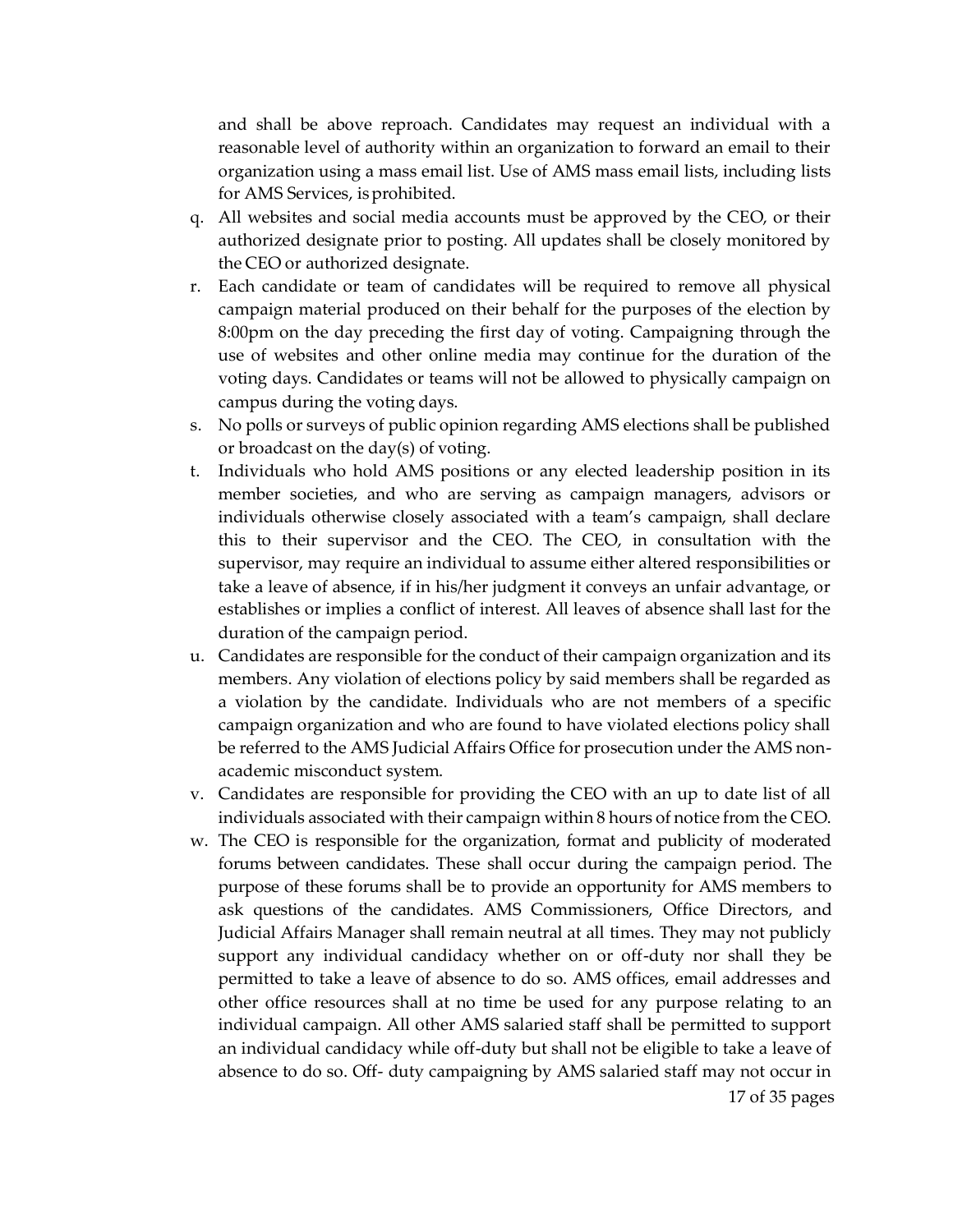the vicinity of any AMS service.

x. The AMS Assembly shall be a neutral forum. No promotional materials shall be displayed or distributed at Assembly meetings. All questions at AMS Assembly will be directed at all teams.

#### <span id="page-17-0"></span>**6. Election Expenses**

- a. The spending limit for the AMS elections shall not be affected by alterations or extensions of polling or campaigning dates. The spending limit shall remain constant from year to year unless otherwise specified by AMSAssembly.
- b. Executive Candidates may claim up to \$150 per team, in addition to the spending limit, for food purchased at on or off campus food-service establishments during the campaign period.
- c. The CEO shall be empowered to assign a cost to any campaign materials and services received for free or at a discounted price that is not offered to all candidates (e.g. employee discounts). The total cost of campaign materials used in support of the election campaign shall include the assigned costs of all gifts, donations, and any other materials already owned by candidates or their campaignvolunteers.
- d. In assigning costs, the CEO shall normally be guided by what he/she determines would be the cost incurred by another campaign for obtaining the same materials or services. Where only one candidate or team has access to a discount, the full price shall be applied against the spending limit.
- e. Candidates who fail to submit their Elections expenses in accordance with the Elections Expense Procedure shall not be eligible for reimbursement and may be subject to a loss of bond.
- f. All candidates who have complied with the above requirements shall be reimbursed by the AMS Secretariat for all authorized campaign expenses for which they provide a receipt or bill if:
	- i. They receive at least 20% of the vote in an election contested by two candidates or team of candidates.
	- ii. They receive at least 10% of the vote in the first round of counting in an election contested by three or more candidates or teams of candidates.
	- iii. If neither threshold is met, candidates may also be reimbursed at the discretion of the CEO.
- g. Reimbursements shall be issued by the Office of the Secretariat no later than two weeks after the last voting day.

#### <span id="page-17-1"></span>**7. Ballots**

a. The CEO shall prepare the online ballot for the Election following procedures and deadlines in accordance with the online voting system.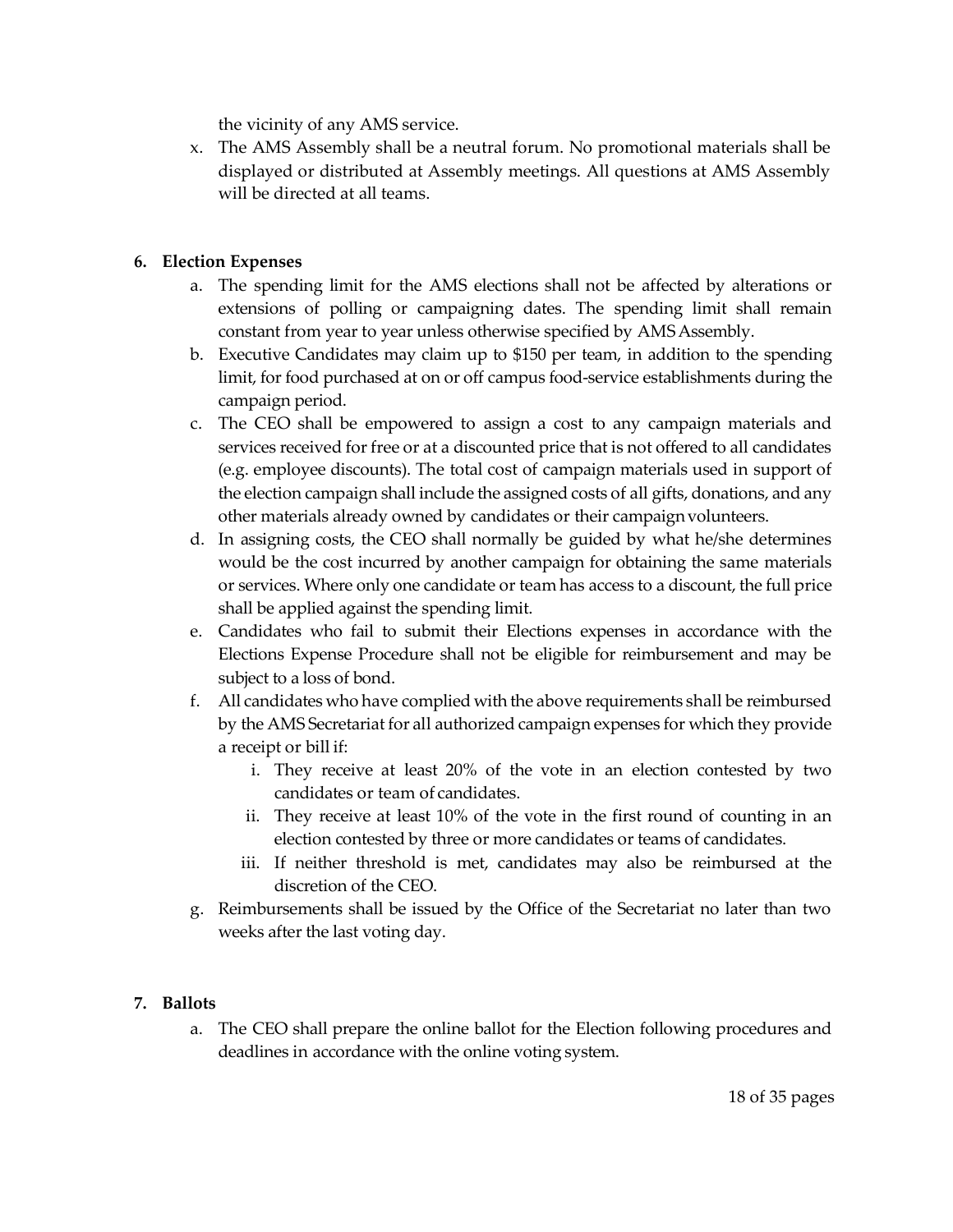- b. Teams shall appear on the ballot in an order determined by lottery.
- c. Ranked ballots shall be used in the event of two or more candidates or teams contesting the election.
- d. The Chief Electoral Officer shall vote twenty-four (24) hours in advance and place his/her ballot in a signed, sealed envelope to be deposited with the AMS Secretary. This envelope will be opened only in the case of a tie vote. Should there be more than two candidates, or teams of candidates, the Chief Electoral Officer shall indicate his/her order of preference on the ballot form.
- e. If a candidate or a candidate team is disqualified, ballots shall be interpreted as if the disqualified team had been removed from contention in the first counting round.
- f. In the event of paper-balloting, if a ballot is marked in a manner other than the previously described manner but that nonetheless allows the CEO to reasonably determine a first preference, and only a first preference, such as a ballot marked with an (x) or a check-mark in a manner consistent with the first-past-the-post system, this ballot shall be considered to be a valid ballot marked with only a first preference, and counted accordingly.
- g. In the event of paper balloting, if a ballot is marked such that two distinct methods of expressing preference are employed and such that the CEO can reasonably determine a first preference, the CEO shall interpret the ballot as far as he/she is able to do so according to the method of expressing preference used to express the first preference.
- h. Any online voting/ballot services and/or software used by the CEO shall be available to any member of the society on demand for the purpose of inspecting it and perusing its constituting code.
- i. There shall be an option to vote "none of the above" on all Executive Election ballots.
- j. Votes of "none of the above" shall count as a vote against all other candidates and shall be included in voter turnout.

#### <span id="page-18-0"></span>**8. Tabulations, Results, and Announcements**

- a. Ranked ballots shall be tabulated using the Single Transferrable Vote system, and in accordance with Society procedures on balloting and tabulations.
	- i. An up-to-date copy of this procedure shall be made public on the AMS Elections website.
- b. The Chief Electoral Officer shall publicly announce the election results only after each candidate team has been informed. Should the team not be available the results will be made public no less than two (2) hours after they have been confirmed.
- c. Any ballot, which is spoilt or rejected, including a blank ballot, shall be considered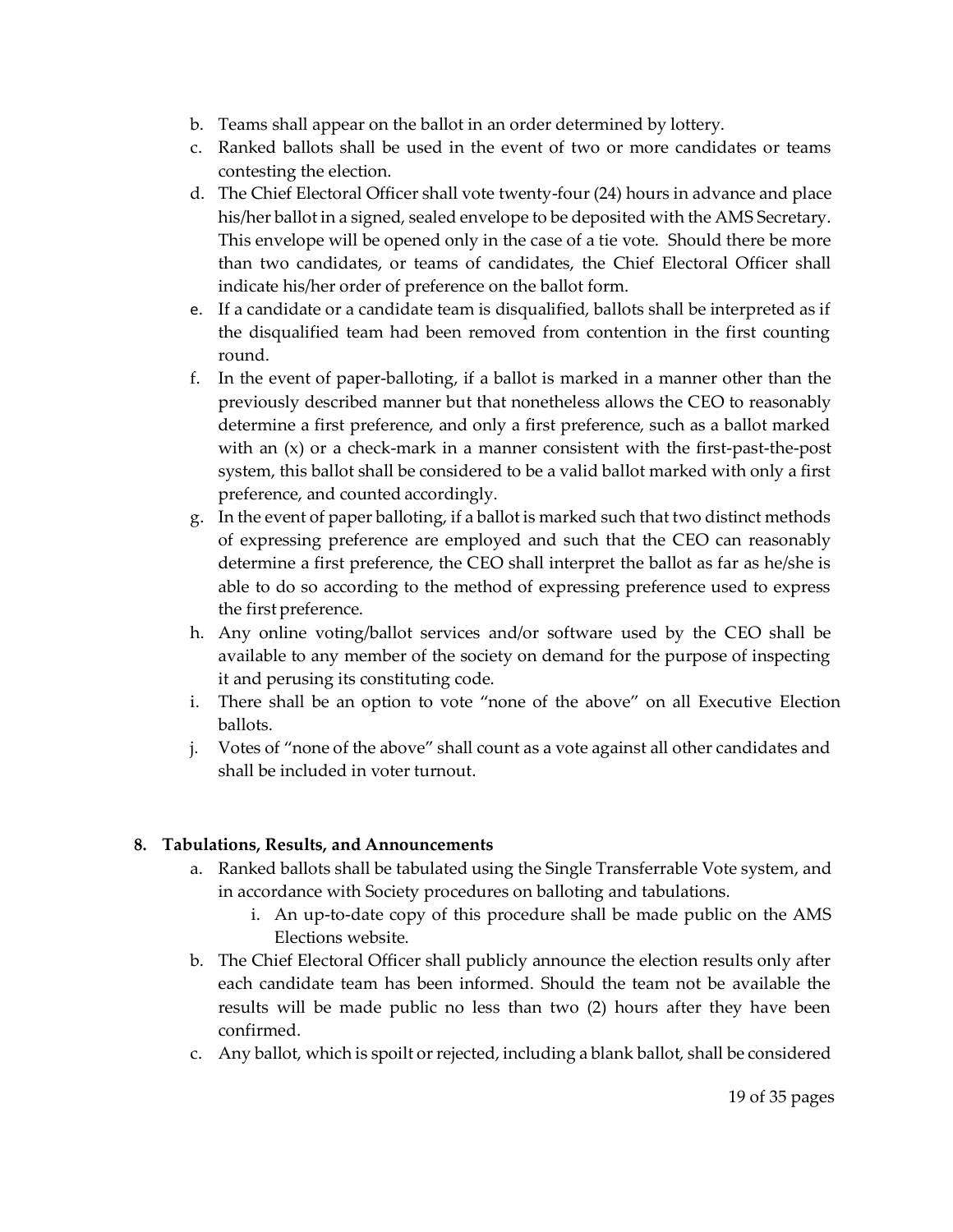in the total number of ballots cast.

- d. Any campaign organization requesting clarification about the election results must do so by submitting a formal written request to the CEO within 48 hours of the release of the results.
- e. The CEO shall compile a recording of the results of the election to be made available to Assembly and retained in the AMS Secretariat.

#### <span id="page-19-0"></span>**9. Violations, Penalties, and Disqualifications**

- a. All disputes or complaints regarding the violation of AMS elections policy shall be submitted in the manner determined by the Elections Team to the Disputes Deputy. Such complaints shall include the candidates or team involved in the violation and the reference of the election policy of which they are in violation.
- b. In the case of questions that can be answered by an explicit reference to policy, or if the complaint is deemed frivolous, the Disputes Deputy may offer a decision. Where this is not the case and interpretation is required, or the decision is not satisfactory to the complainant, written documentation signed by the complainant should be served to the CEO.
- c. Any violation of this policy, as determined by the CEO, may result in sanctions by the CEO. The CEO shall be empowered to exercise any combinations of the following:
	- i. Issue a warning.
	- ii. Issue a meeting between the Candidates and the CEO.
	- iii. Issue a campaign blackout period.
	- iv. Invalidate nomination signatures
	- v. Demand a formal apology
	- vi. Levy a loss of bond.
	- vii. Levy a fine, not to exceed \$400.00. A portion of this fine may be levied against the campaign spending limit.
	- viii. Disqualify a candidate.
		- ix. Invalidate an election.
- d. All decisions rendered by the CEO are subject to appeal to the AMS Judicial Committee. The AMS Judicial Committee reserves the right not to hear an appeal if it believes such an appeal is not rooted in policy or is deemed otherwise frivolous.
	- i. All appeals of disqualification shall be heard by the AMS Judicial Committee within 24 hours of notice pending.
- e. The AMS Judicial Committee may only overturn a decision of the CEO on the following grounds:
	- i. If the appellant can establish to the Committee's satisfaction that the cited violation(s) occurred as a result of actions or factors outside the knowledge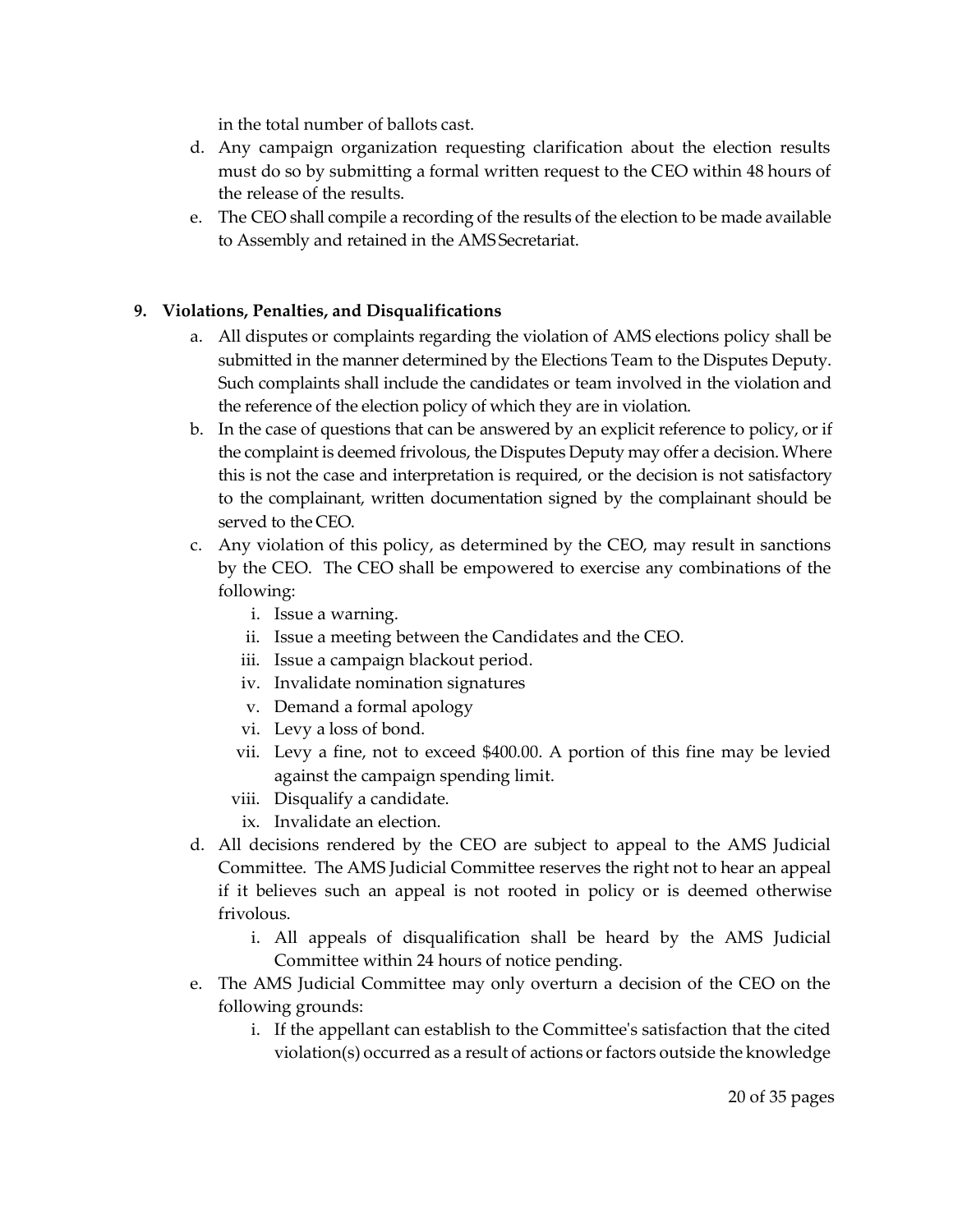and beyond the control of the appellant or the CEO. All members of a team shall be held equally accountable for any of their actions (i.e. an individual's actions cannot be said to be outside of a team's campaign).

- ii. If it can be deemed to the Committee's satisfaction that the CEO had a clear and definitive bias in making his/her ruling.
- iii. Where there is clear and compelling evidence that the appellant has been treated unjustly. The appeal does not constitute an opportunity for the committee to simply second guess the judgment of the CEO but rather exists to ensure there has not been a miscarriage of justice based on the facts.
- f. The Judicial Committee shall have the authority to impose a lesser penalty than disqualification in overturning a decision of the CEO.
- g. The AMS Judicial Committee shall be the only level of appeal in cases of AMS Society Elections.

#### <span id="page-20-0"></span>**Part D: Other Society Elections**

- 1. When an election for a position other than the Executive is being conducted by the society, the above described rules and regulations for Executive elections should be followed as far as is possible or reasonable. The CEO is empowered to deviate from these rules for other elections if it is required by the constitution, university regulations or realities of the situation.
- 2. University Rector elections shall follow policy outlined in the University Rector Elections Policy and Procedures manual.

#### <span id="page-20-1"></span>**Part E: Appointment of the AMS Executive**

- <span id="page-20-2"></span>**1. General**
	- **a.** Any rules or guidelines outlined in this section shall supersede Assembly Rules of Order for the purposes of a Special Assembly to appoint the AMS Executive.
	- b. AMS Assembly reserves the right to appoint the AMS Executive if and only if one of the following circumstances arises:
		- i. Only one team satisfies the nomination requirements but withdraws their candidacy after validation by Assembly but before the voting days;
		- **ii.** No team has presented their candidacy, even after the validation period has been extended by the Elections Team.
	- c. The President shall call a special session of Assembly immediately once the criteria in (b) are met. Such special session of Assembly shall generally take place on a weekend.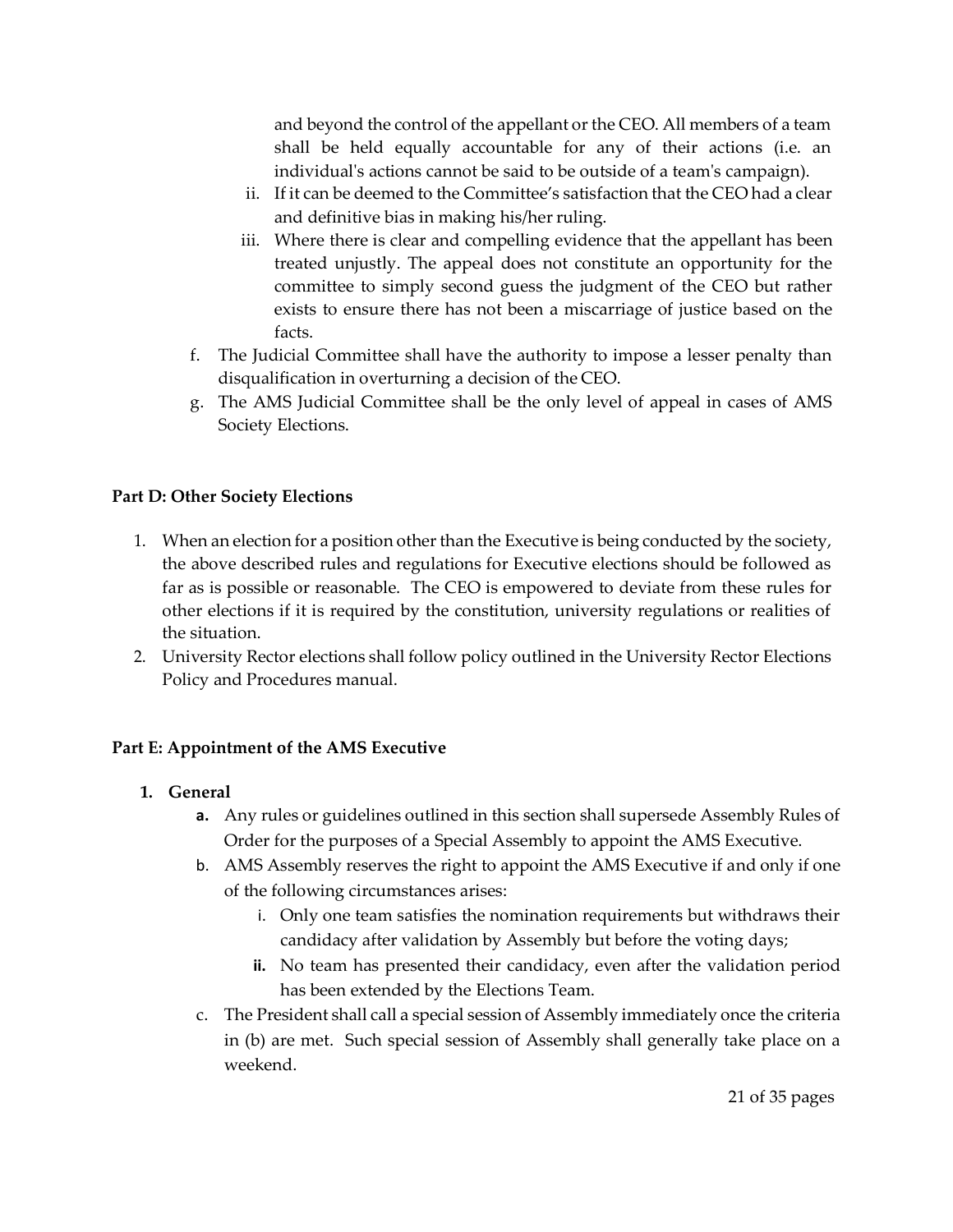- d. The Assembly Speaker shall preside over the Special Assembly. In the event that the Assembly Speaker is a candidate, the Secretary shall assume the role of Acting Speaker.
- e. The Special Assembly shall adjourn at a point no later than six (6) hours after the time when it was scheduled to begin, unless a motion to extend by thirty (30) minutes is passed by a 2/3 majority at each thirty (30) minute interval up to a maximum of five (5) intervals.
	- i. Breaks for lunch and/or dinner shall not be included in the total time.

#### <span id="page-21-0"></span>2. **Notice of Candidacy**

- a. Candidates for AMS Executive may submit their candidacy as a team of three or as individuals. Assembly shall attempt to appoint a team of three prior to appointing individuals to the Executive.
- b. Candidates shall notify the Secretary no later than 48 hours prior to the scheduled start time of the Special Assembly. The names of candidates shall be made publically available immediately after the 48 hour deadline has passed. The procedure for such process is outlined in AMS Executive Appointment Procedures.

#### <span id="page-21-1"></span>**3. Rules and Order of Debate**

- a. The Assembly Agenda shall be amended from the regular consent Agenda to only include the following:
	- i. Approval of the Agenda
	- ii. Speaker's Business
	- iii. Appointment of the Executive
		- 1. Confirmation of Teams and Individuals
		- 2. Opening Presentations by Teams
		- 3. Individual Team Questioning
		- 4. All Team's Debate
		- 5. Closing Statements
		- 6. Assembly Discussion
		- 7. Final Vote
		- 8. Adjournment
- b. CONFIRMATION OF TEAMS AND INDIVIDUALS
	- i. The Speaker shall announce all teams and individuals that have announced their candidacy and have been confirmed eligible by the Secretary.
- c. OPENING PRESENTATIONS BY TEAMS
	- i. Each team shall be permitted ten (10) minutes for an opening presentation to elaborate upon: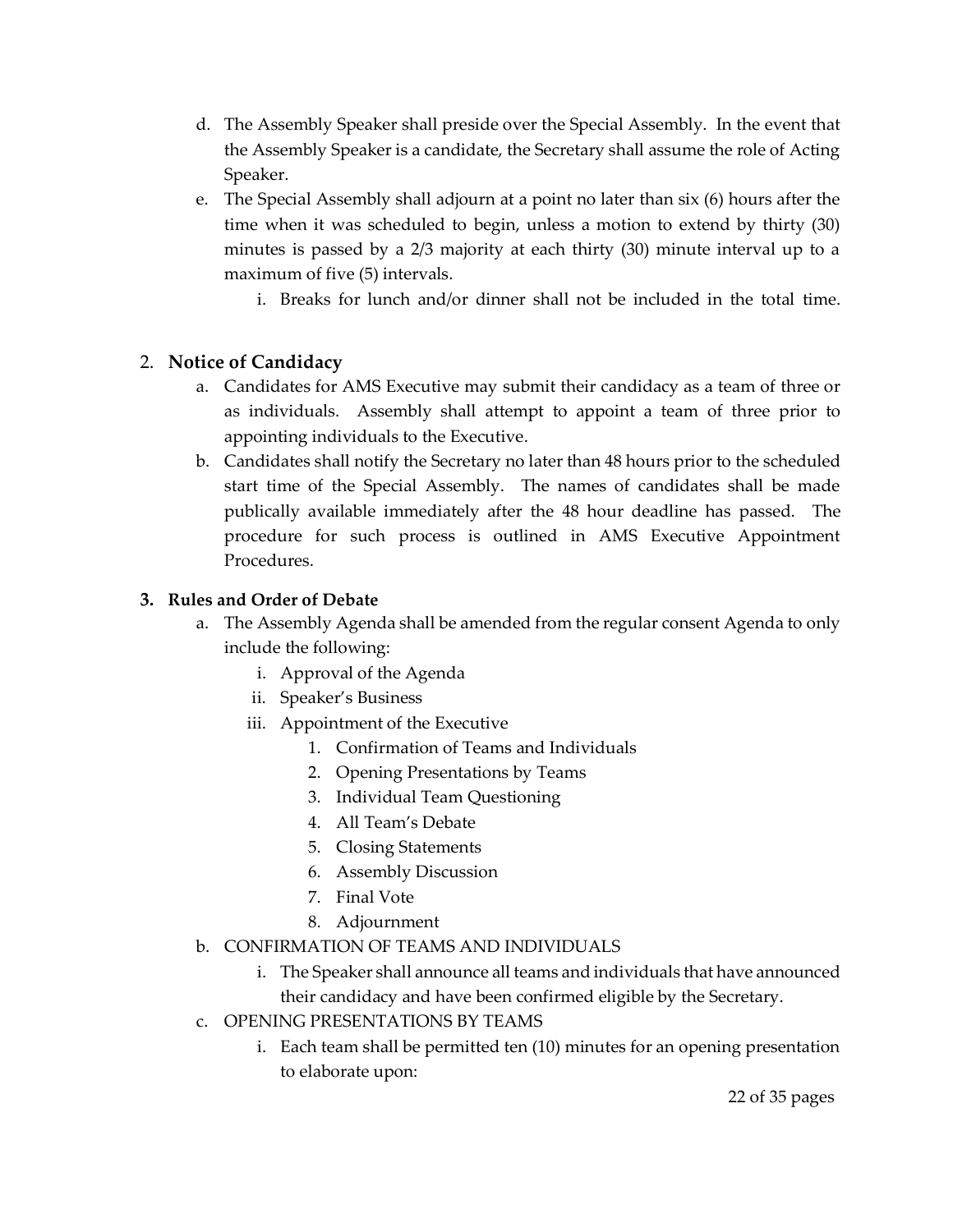- 1. Who they are
- 2. Why they are interested in running, and
- 3. Their vision for the AMS and the student body
- d. INDIVIDUAL TEAM QUESTIONING
	- i. Each individual team shall be subject to a thirty (30) minute questioning period by Assembly and members of the gallery. This period may be extended in ten (10) minute intervals by two-thirds (2/3) majority vote of Assembly.
	- ii. Only the candidates being questioned shall remain in the room during this period.
	- iii. If four (4) or more teams stand for appointment as AMS Executive, one or more teams may be removed from further considering after the conclusion of team questioning.
		- 1. The Speaker shall put the question: "That AMS Assembly remove Team XXX from further consideration" for each team.
		- 2. A two-thirds (2/3) majority shall be required to pass the motion and remove a team from further contention.
		- 3. In the event that fewer than two (2) teams remain after the vote, the teams with the two teams with the fewest "No" votes shall proceed to the debate.
		- 4. The vote shall be conducted as a heads-down vote with no candidates in the room.
- e. ALL TEAM'S DEBATE
	- i. Teams that advance from the Team Questioning period shall participate in a debate, not to exceed ninety (90) minutes.
	- ii. Students-at-large shall be permitted to electronically submit questions to be asked of all teams. Such questions may be kept anonymous at the discretion of the Speaker.
	- iii. Rules of procedure for the debate shall be specified in the AMS Procedures for Appointment of the Executive
- f. CLOSING STATEMENT
	- i. Each team shall have five (5) minutes to present a closing statement.
- g. ASSEMBLY DISCUSSION
	- i. This period shall be conducted in Committee of the Whole and shall follow any and all guidelines for debate stated in AMS Assembly Policy Part E, Section 1, Subsection 2.1
- h. In the event that no team was appointed by Assembly, the process may be repeated at the discretion of Assembly prior to voting on each individual position.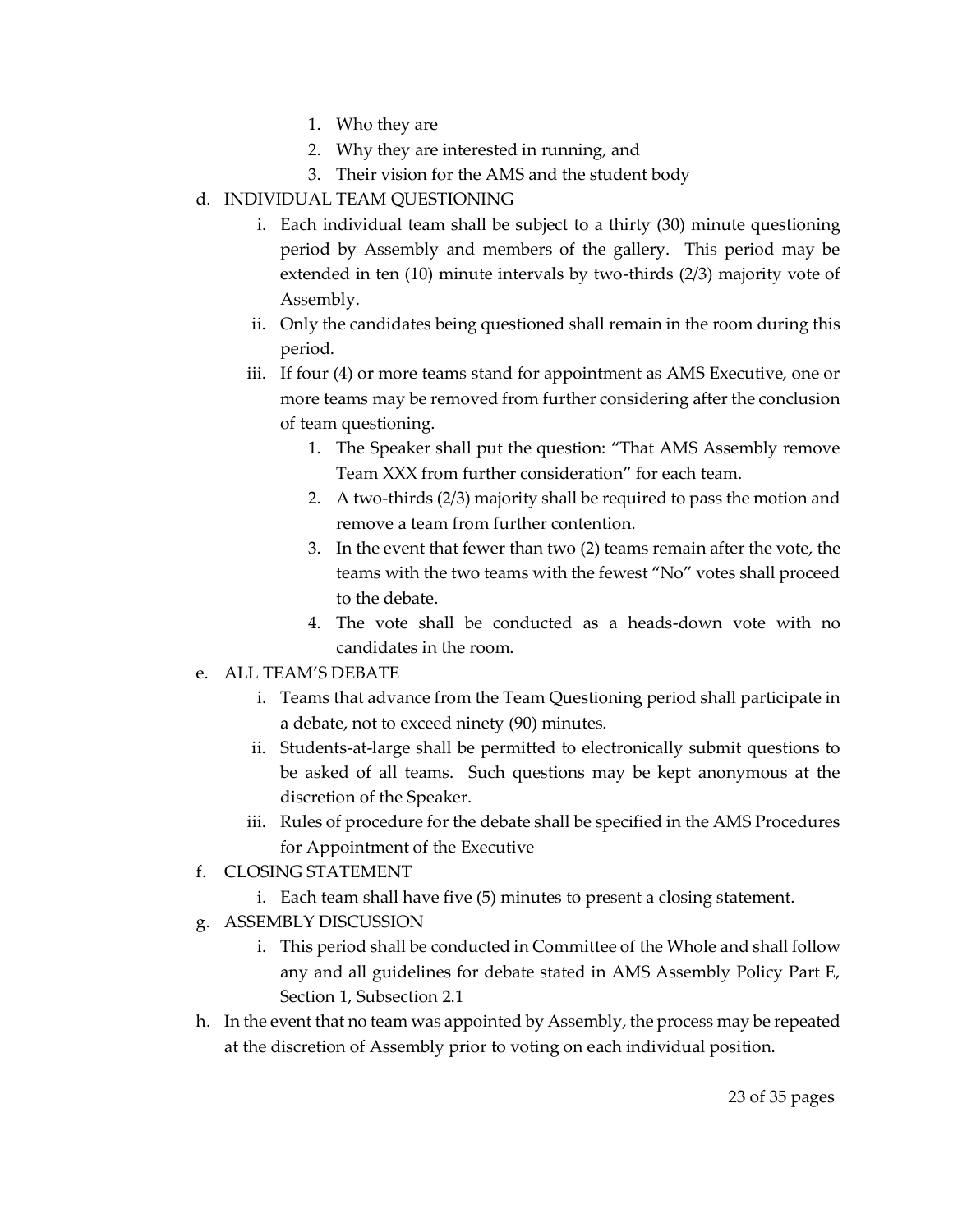#### <span id="page-23-0"></span>**4. Ballots**

- a. In the event that only one team is present on the final ballot, they shall be appointed by a two-thirds (2/3) majority, heads-down vote of Assembly.
- b. In the event that two teams are present for the final ballot, a team shall be appointed by a simple majority heads-down vote of Assembly.
	- i. Assembly shall also have the opportunity to vote for none of the above.
	- ii. In the event that the votes for none of the above are greater than the votes for one team, Assembly shall proceed to appoint individuals to the three executive positions.
- c. In the event that three or more teams are present for the final ballot, a rankedballot shall be administered through the Simply Voting system.
	- i. The method of tabulation for this ballot shall be Single Transferrable Vote.
	- ii. In the event that two teams receive the same number of first and second place votes, the Chief Electoral Officer shall have the deciding vote.
		- 1. Such tiebreaking ballot shall be cast in a separate envelope prior to the commencement of the voting process.
	- iii. The votes of each Assembly member, and the final round of tabulations, shall be published in the minutes.

#### <span id="page-23-1"></span>**Part F: Referenda Policy**

#### <span id="page-23-2"></span>**1. Mandate**

- a. Society wide referenda shall be held at least once a semester with the purpose of asking the following types of questions:
	- i. To establish, alter or continue student activity fees (for additional information on student fee questions, see AMS Society policy on Student Activity Fees)
	- ii. Binding non-fee related questions
	- iii. Non-binding plebiscite questions

#### <span id="page-23-3"></span>**2. Timetable for Referenda**

- a. Referenda that are run in conjunction with an Executive, Trustee or Rector election shall follow the election's polling dates.
- b. Organizations that wish to partake in the AMS Fall Referendum shall submit the validation package no later than the third Friday of September at 12:00 PM.
- c. Organizations that wish to partake in the AMS Winter Referendum shall submit the validation package no later than the first Friday of November at 12:00 PM.
- d. The referendum timeline shall be based on the following formula: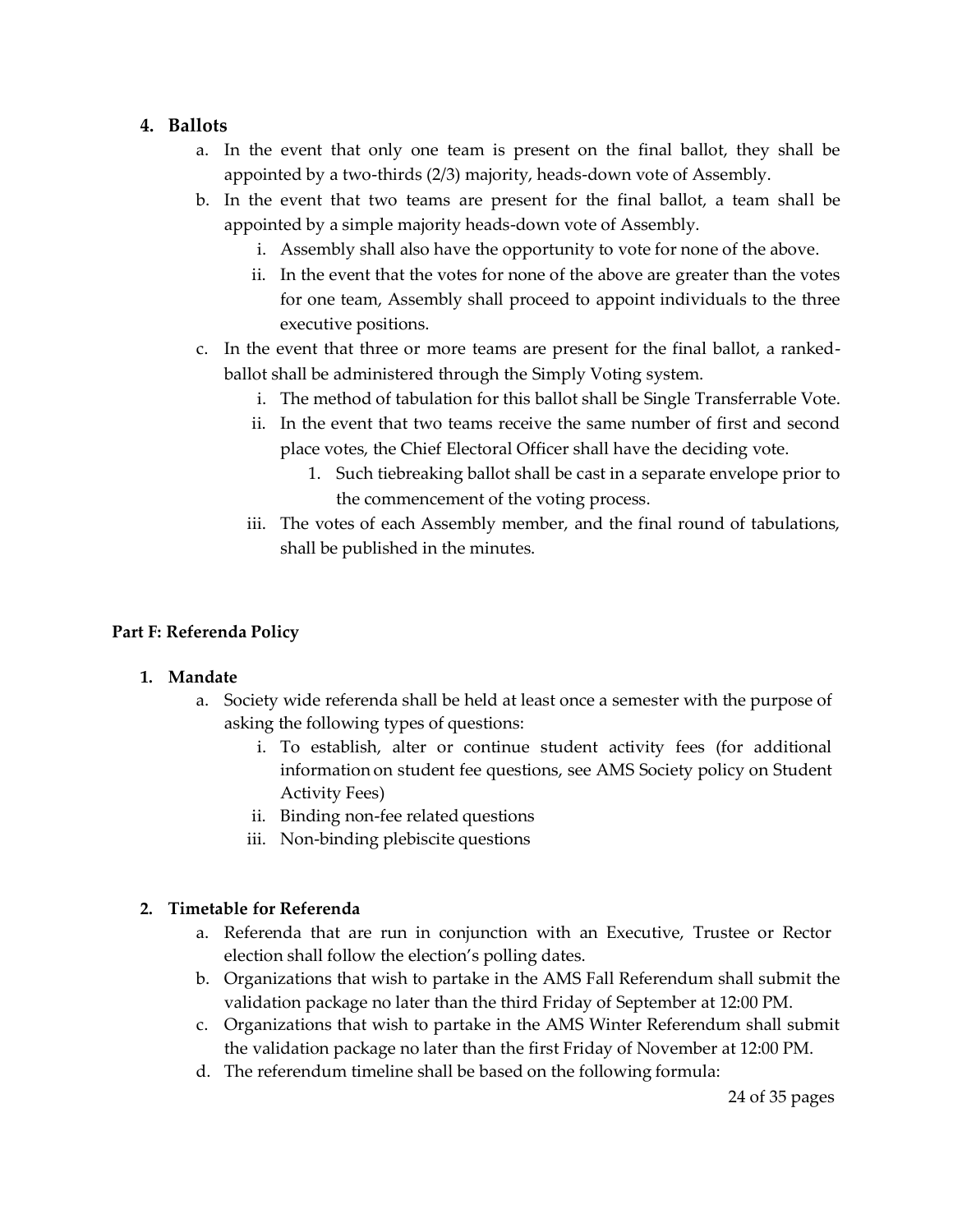| Day       | Event                   |
|-----------|-------------------------|
| 1         | All Candidates Meeting  |
| 4         | Nominations Open        |
| 8         | Nominations Due at noon |
| 11        | Validation at Assembly  |
| 15        | Campaign period opens   |
| 22        | Campaign period closes  |
| $23 - 24$ | Voting days             |
|           |                         |

#### <span id="page-24-0"></span>**3. Notification**

- a. The Elections Team shall publicize pertinent referendum information, including deadlines for validation, in advance of the first deadline for validation packages.
- b. It is the ultimate responsibility of the referendum campaign organizations to familiarize themselves with relevant policy, deadlines and requirements.
- c. The Elections Team shall contact relevant University organizations to inform them of upcoming AMS referenda and to determine regulations concerning campaigning on campus. These regulations shall be enforced by the CEO.
- d. The Elections Team must ensure that there is notification of the referendum period in the Queen's Journal at least one (1) week prior to the first day of voting.
- e. The CEO shall negotiate a signed agreement with the editor(s)-in- chief of the Journal each year to secure free space for the advertisement of a campaign statement submitted by each campaign organization at least once during the election period.

#### <span id="page-24-1"></span>**4. All Candidates Meeting**

- a. The Elections Team shall organize a mandatory all-candidates meeting during the first week of the referendum period.
- b. Should a team of candidates miss the all-candidates meeting, the Elections Team may permit them to schedule a meeting with the CEO to go over the material covered in the meeting.
	- i. Campaign organizations failing to contact the Elections Team within 24 hours of missing the All-Candidates meeting shall be disqualified from contention in the referendum.

#### <span id="page-24-2"></span>**5. Eligibility**

a. Eligibility to place a student fee question on the ballot shall be determined in accordance with AMS policy on student fee eligibility.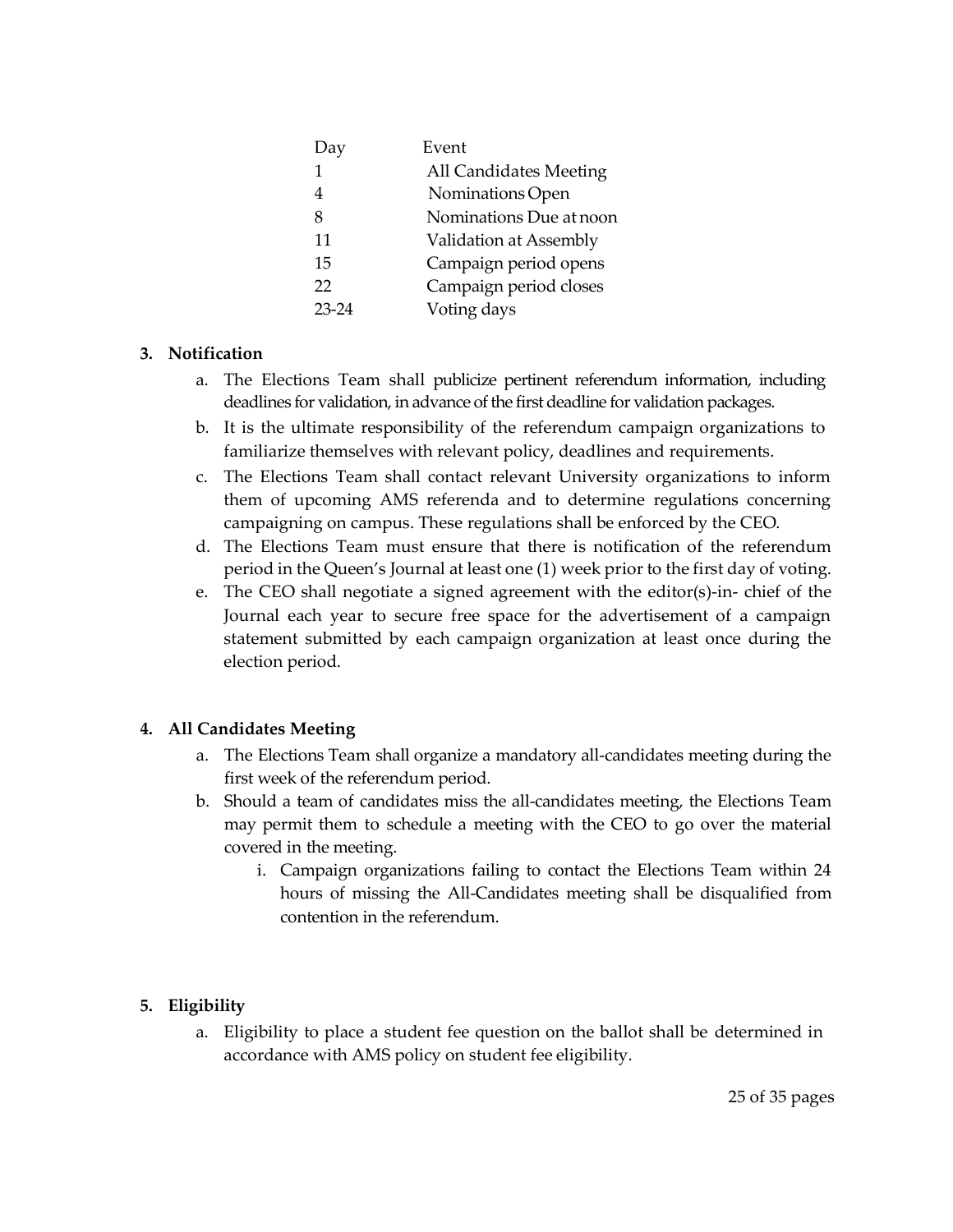b. Non-fee related referendum questions and plebiscite questions may only be placed onthe ballot by a member of the AMS.

#### <span id="page-25-0"></span>**6. Validation**

a. Validation shall follow the Society procedures on Nomination and Validation.

#### <span id="page-25-1"></span>**7. Nominations**

- a. Nomination shall follow the Society procedures on Nomination and Validation.
- b. The nomination period is purely for organizational purposes and for collecting nomination signatures. No campaigning shall occur during the nomination period.
- c. Prior to receiving the Nomination Package, each campaign will be required to sign a document indicating their responsibility for the contents of the material, and their agreement to abide by it. Each campaign organization shall designate a Campaign Manager to liaise with the Elections Team. The Campaign Manager shall be responsible for receiving and disseminating relevant information from the Elections Team to his/her campaign organization.
- d. Nomination Forms must be signed by 2% of AMS members.
	- i. Triennial review student fee questions are not required to collect signatures as there has already been demonstrated support through the establishment of the fee.
- e. Each campaign organization shall, at the time that Nomination Forms are collected, place \$20.00 on deposit with the CEO, which shall be returned after the referendum, excepting instances of fines or penalties.
- f. All campaigns will be required to submit statement, not to exceed 300 words, about the organization, student fee request or question, to be published in the Queen's Journal. Failure to submit a write-up constitutes a failure to submit a complete Nomination Form.
- g. Rooms may be booked for organizational purposes, such as planning sessions, campaign material preparation, etc., during the nomination period.
- h. Nomination signatures may not be collected in classrooms, campus pubs, cafeterias, AMS Offices, or AMS Services.
- i. The CEO shall keep available for public viewing in his/her office a list of questions approved and verified that are to appear on the referendum ballot.
- j. A campaign organization may withdraw its referendum question at any time before the end of the nomination period, without penalty. Should a campaign organization withdraw during the campaign period, it may lose its deposit, subject to the discretion of the CEO. A notice of withdrawal shall be given in written form to the CEO.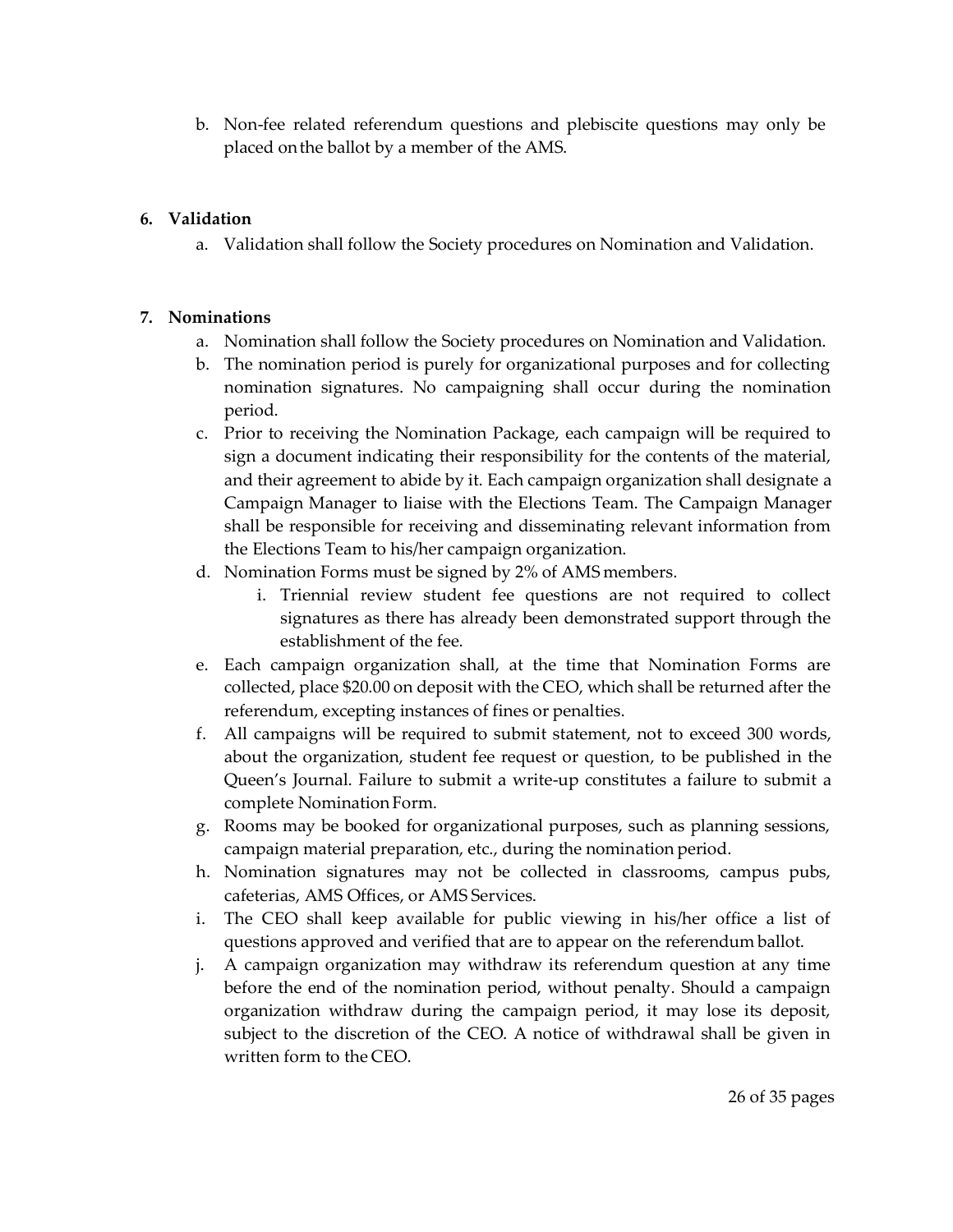#### <span id="page-26-0"></span>**8. Approval by the Assembly**

- a. Assembly shall be notified of any campaign organization which failed to meet the validation or nomination requirements and why through a written and oral report given by the Vice President (Operations) at the Assembly immediately following the nomination period.
- b. For those groups that meet the validation and nomination requirements, Assembly shall be notified of which questions shall be placed on the ballot.
- c. The following types of questions need Assembly approval to be placed on the ballot:
	- i. New or changing student fee questions
	- ii. Non-fee related questions
	- iii. Plebiscite Questions
- d. Assembly reserves the right and the authority to reject any new or changing student fees to be placed on the ballot only where there is clear and sufficient evidence brought forward that the AMS Secretary and the Vice President Operations failed to properly vet the fees in the validation period.
- e. Approval by the Assembly shall not be required for triennial review student fee questions approval as the Assembly has already voted on the legitimacy of the fee during its establishment. The Assembly shall only vote (in accordance with policy on establishing or changing fees) to place a triennial review question on the ballot where the VPOPS has determined one of the following through the validation period:
	- i. The status of ratification or affiliation of the group has substantially changed since it last went to referendum.
	- ii. The mandate or operations of the group has substantially changed since it last went to referendum.
	- iii. The way the fee is expended by the group has substantially changed since it last went to referendum.
	- iv. There has been a significant change to AMS policy on eligibility requirements for student fees which would affect that fee since it last went to referendum.
- f. Assembly shall not have the authority to reject or fundamentally change the substance of a plebiscite or non-fee related referendumquestion unless it finds clear and compelling reason to believe that the question itself constitutes or otherwise suggests or endorses a violation of the mission or operating statement of the Society; a violation of law; a violation of contractual, financial or other obligations undertaken by the Society; or would otherwise pose a clear, well-defined and significant threat to the best interests of the Society and the welfare of the Queen's undergraduate student body. Any such rejection shall require a two- thirds (2/3)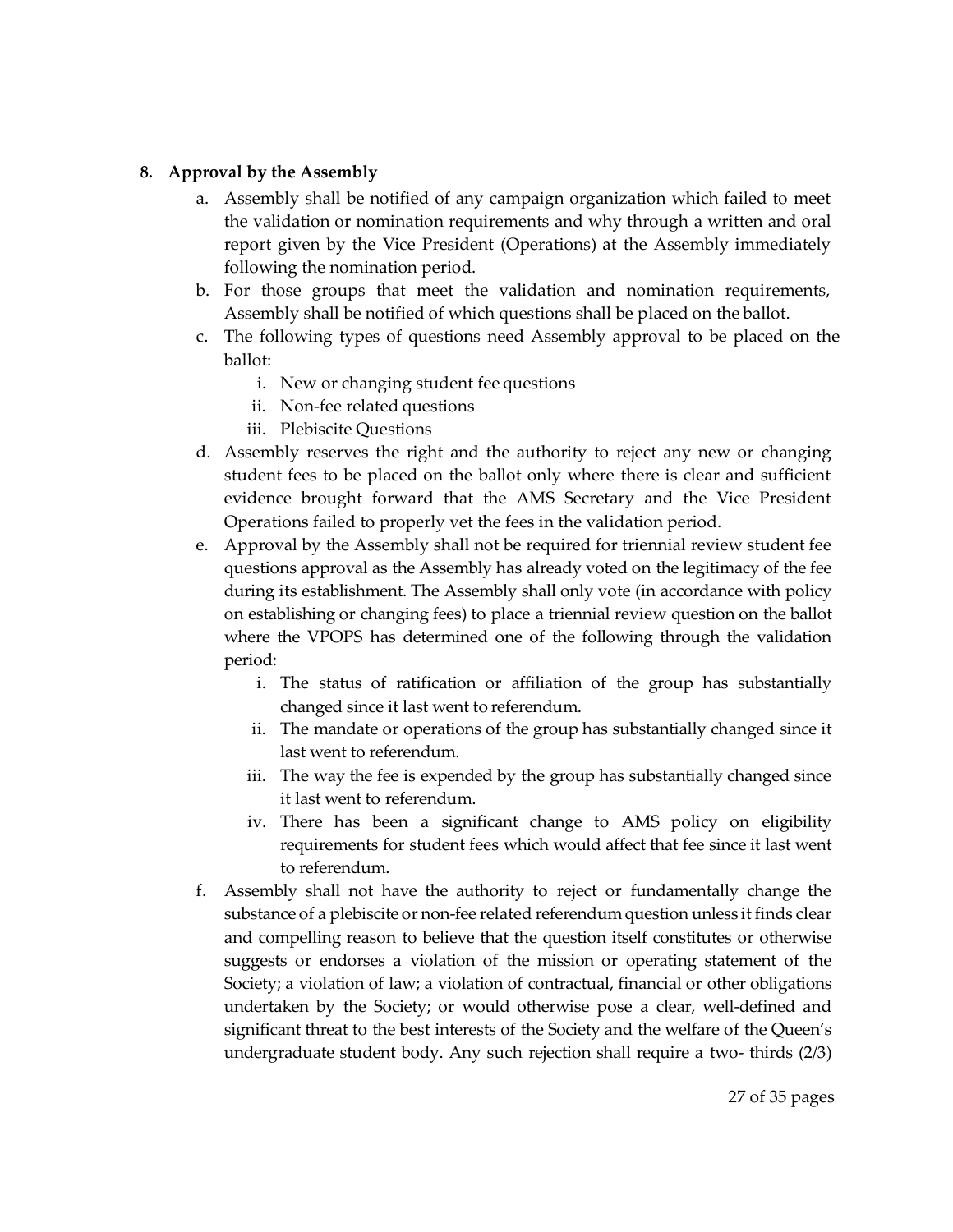vote in support from all voting members of the Assembly. Assembly shall have the authority to remove or amend misleading statements or extraneous promotional content; correct errors of fact; and edit technical errors of spelling and grammar.

#### <span id="page-27-0"></span>**9. Campaigning**

- a. Campaigning shall not commence until the beginning of the campaign period.
- b. There shall be no official or recognized campaigning for or against plebiscite questions. However, the facilitation of a certain level of educational information dissemination for the benefit of an informed student vote shall be permitted. (For more information, please see the section on Plebiscite Questions).
- c. Should an event, organized prior to the nomination period for reasons unrelated to the referendum, be scheduled to take place during the campaign period, the campaign organization responsible for it can submit a request to the CEO asking that the event be considered a non-campaign event. If the CEO determines that the event cannot be rescheduled, the request may be granted, so long as no mention of the campaign is made at the event. All campaign materials and promotions are subject to the approval of the CEO or authorized designate.
- d. A sample of all campaign materials shall be submitted to the CEO to be kept on file for the duration of the campaign. All posters must be stamped to indicate approval. All websites and social media accounts must be approved by the CEO prior to posting. All updates shall be closely monitored by the Disputes Deputy.
- e. The content and methods of campaigning shall be beyond reproach. Campaign organizations shall not misrepresent the character or policies of other campaign organizations nor shall they interfere in any manner with the campaign materials of other groups. Campaign organizations shall not make statements that they know are untrue. All campaigning is subject to the approval of the CEO.
- f. Giveaways of gift-cards, cash, or other financial instruments by a campaign organization shall not be permitted.
- g. All posters must be printed on recyclable paper and must be recycled after the end of the campaign period.
- h. Posters may not be affixed to painted areas, doors, or glass. Campaign organizations are responsible for ensuring that campaigning conforms to individual building policy.
- i. There shall be a limit of 50 posters per campaign organization. Posters larger than 11" x 17" shall be considered a Banner. There shall be no more than two banners permitted per campaign organization.
- j. Campaign organizations shall book all table space for use during the campaign period through the Elections Team. The Elections Team will also co-ordinate the booking of banner spaces in the John Deutsch University Centre (JDUC). The allocation of table and banner space will be done through a lottery process. If, prior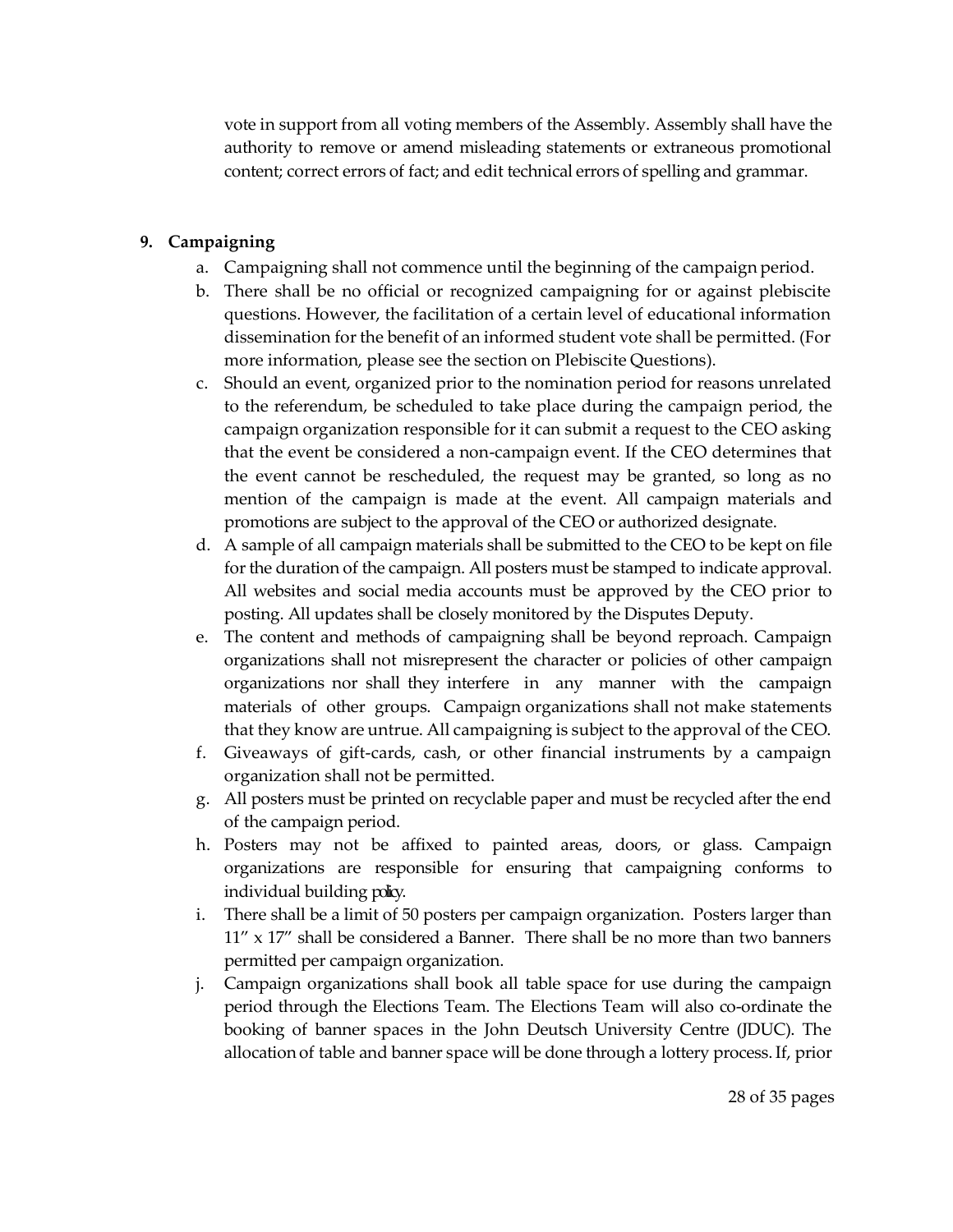to the campaign and for reasons unrelated to the campaign, an organization books table/JDUC banner space for use during the campaign period, it may forfeitits right to allocated banner space, provided that the space it previously booked is roughly equivalent to the space it would be allocated.

- i. Campaign organizations shall be entitled to a maximum of 35 hours of table space for the duration of the campaign period.
- k. Campaign tables or booths must be staffed by the parties involved, at all times. Promotional materials may not be leftunattended.
- l. Groups may speak to a class only with the prior permission of the instructor in the classroom. Thispermission may be sought during the nomination period.
- m. No form of off-campus campaigning shall be permitted. Groups shall not place campaign materials on trees or utility poles either on or off campus. This includes stringing banners from utility poles.
- n. Campaign/promotional materials may not be distributed any residential or offcampus mailbox, nor shall any form of door-to-door campaigning be permitted.
- o. All campaigning in Residence must conform to Residence policies. No room-toroom campaigning in Residence shall be permitted.
- p. No campaign organization may campaign inside pubs or cafeterias. Campaigning shall be permitted in line-ups but shall not occur past the point where patrons are requested to provide identification for entrance. Campaigning in line-ups shall also be subject to any applicable residence or university regulations.
- q. Campaign materials shall not be distributed in campus pubs, cafeterias, AMS offices and AMS services. In addition, no AMS employees shall display campaign materials while on duty.
- r. All email content shall be consistent with previously approved campaign material and shall be above reproach. Campaign organizations may request an individual with a reasonable level of authority within an organization to forward an email to their organization using a mass email list. Use of AMS mass email lists shall be restricted to campaigns initiated by the AMS.
- s. All websites and social media accounts must be approved by the CEO prior to posting. All updates shall be closely monitored by theDisputes Deputy.
- t. Each campaign organization shall be required to remove all physical campaign material produced on their behalf for the purposes of the referendum by 8:00pm on the day preceding the first day of voting. Campaigning through the use of websites and other online media may continue for the duration of the voting days. Teams will not be allowed to physically campaign on campus during the voting days.
- u. No polls or surveys of public opinion regarding AMS referenda shall be published or broadcast on the day(s) of voting.
- 29 of 35 pages v. Participation by non-AMS members shall be strongly discouraged, in order to ensure referendum issues are decided by the Queen's student community in an environment free from external influence. External participation may be permitted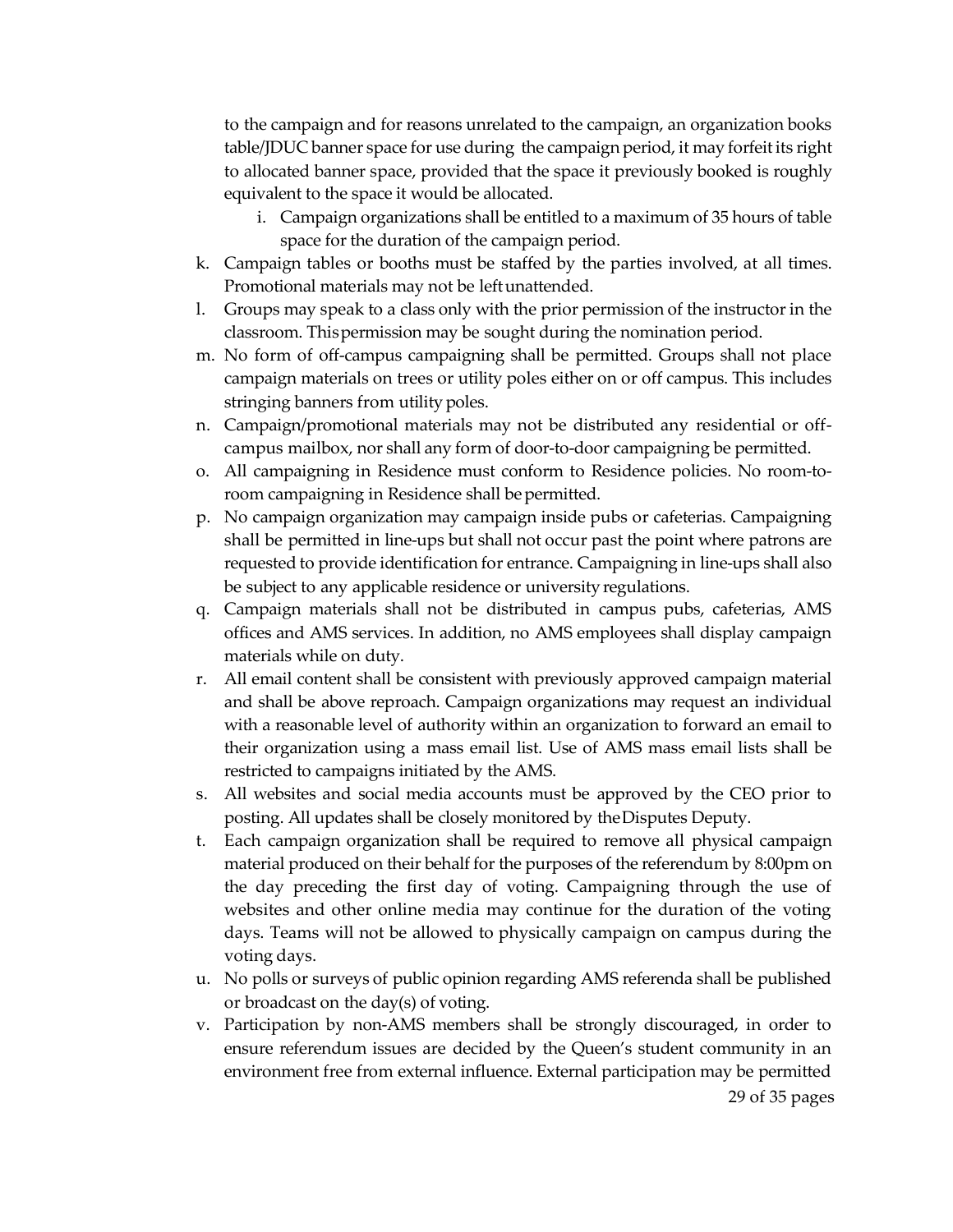at the CEO's discretion, provided that it is limited to the provision of factual information and does not include financial assistance or campaigning. The AMS and its component parts, including Council, Commissions and Services, shall be entitled to run fees and referenda questions under the following conditions:

- i. Upon participation in a campaign, the salaries and offices of AMS employees shall be excluded from counting as campaign expenses. Use of any other resources in the AMS must be approved by the CEO and/or be expensed as normal campaign expenditures.
- ii. Upon approval of an AMS-run campaign, AMS Assembly shall reserve the right to establish further guidelines or alter existing rules regarding the campaign activities and referendum expenses of the AMS:
	- 1. These further guidelines or alterations shall supersede this policy manual.
- w. Any AMS member or AMS-affiliated group shall be eligible to campaign against any question providing written notice of their intent to do so to the CEO and the placing of a \$20.00 on deposit with the CEO. Such notice may be provided at any time during the nomination or campaign periods.
- x. Only one party may campaign against any question. In the event that more than one party provides notice of their intent to run a "No" campaign against the same question, the CEO shall request that these parties merge to run a single campaign.
- y. If the parties are unable to reach agreement, the CEO shall determine which party shall run the "No" campaign. The CEO shall rule in favour of the first party to provide written notice of intent, unless he/she determines that a subsequent applicant has a significantly greater interest in the outcome of the question, or significantly greater willingness and ability to affect the outcome. The CEO's ruling in this matter is not subject to appeal. "No" campaigns shall be provided with the same resources made available to the group placing the question.
- z. No member of the Society shall be eligible to run multiple "No" campaigns at the same time.
- aa. Campaign organizations are responsible for the conduct of their members and volunteers. Any violation of referenda policy by said members and volunteers shall be regarded as a violation by the campaign organization. Individuals who are not members of a specific campaign organization and who are found to have violated referenda policy shall be referred to the AMS Judicial Affairs Office for prosecution under the AMS non-academic discipline system.
- bb. Campaign organizations are responsible for providing the CEO with an up to date list of all individuals associated with their campaign within 8 hours of notice from the CEO.

#### <span id="page-29-0"></span>**10. Referenda Expenses**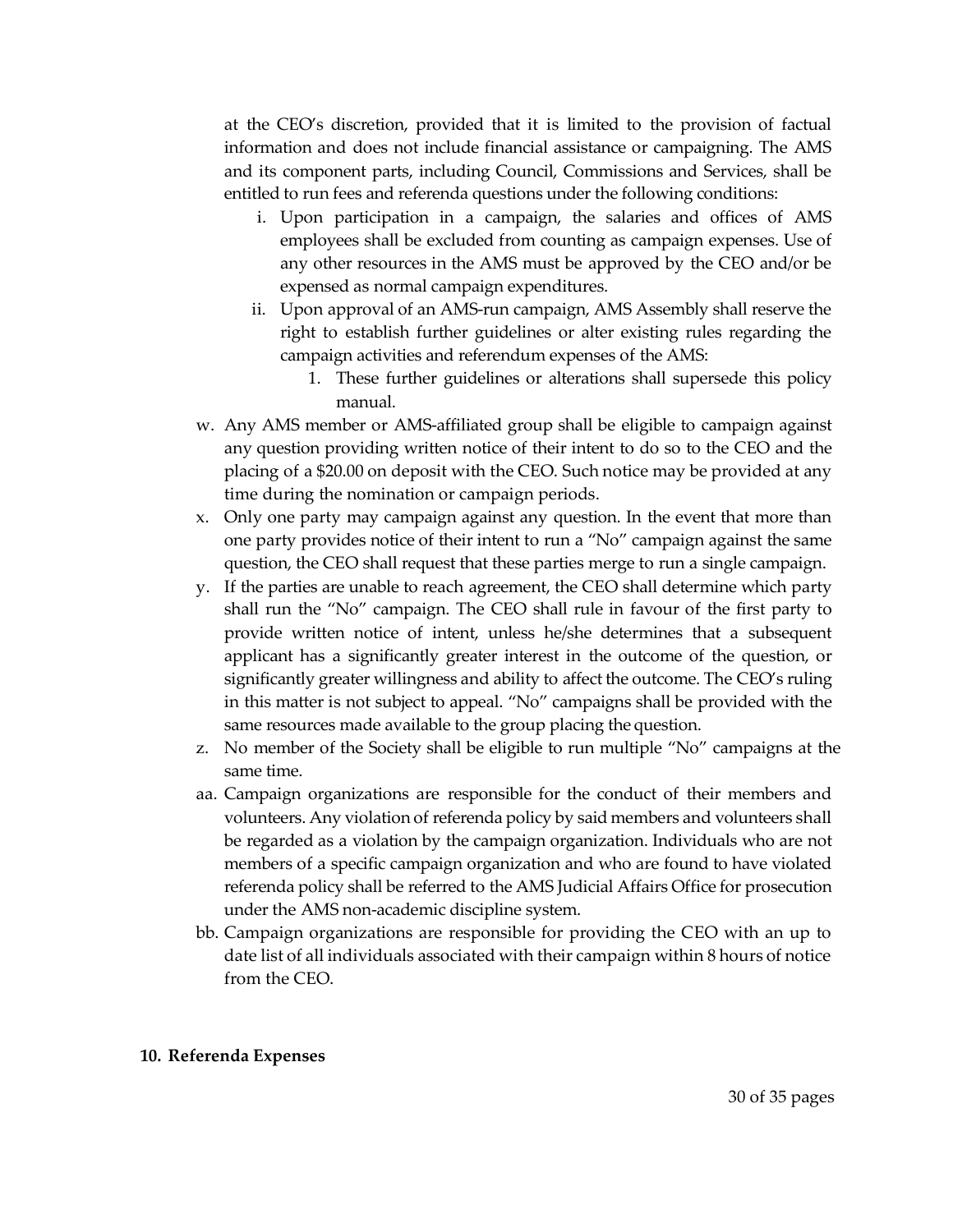- a. The spending limit for the AMS referenda shall not be affected by alterations or extensions of polling or campaigning dates. The spending limit shall remain constant from year to year unless otherwise specified by AMSAssembly.
- b. The CEO shall be empowered to assign a cost to any campaign materials and services received for free or at a discounted price that is not offered to all campaign organizations (e.g. employee discounts). The total cost of campaign materials used in support of the referendum campaign shall include the assigned costs of all gifts, donations, and any other materials already owned by campaign organizations or their campaign volunteers.
- c. In assigning costs, the CEO shall normally be guided by what he/she determines would be the cost incurred by another campaign for obtaining the same materials or services. Where only one campaign organization has access to a discount, the full price shall be applied against the spending limit.
- d. An individual's or campaign organization's expenditures shall be reimbursed by the AMS Secretary for all authorized campaign expenses for which they provide a receipt or bill, so long as they receive more than 10% of the non-spoiled ballots and comply with the Referendum Finance Procedure as set by the AMS Elections Team.

#### <span id="page-30-0"></span>**11. Ballots**

- a. The CEO or authorized designate shall prepare the online ballot for the Referendum following procedures and deadlines in accordance to the online voting system.
- b. The Chief Electoral Officer shall vote twenty-four (24) hours in advance and place his/her ballot in a signed, sealed envelope to be deposited with the AMS Secretary.

#### <span id="page-30-1"></span>**12. Tabulations, Results, Approval Thresholds, and Announcements**

a. In cases where at least twenty (20) percent of the eligible student electorate have cast ballots, a fee or question shall be considered approved if it receives fifty percent plus one (50% +1) of the total non-spoiled ballots cast. In cases where less than twenty (20) percent of the electorate have cast ballots, approval of each individual fee shall be subject to the following sliding scale based on total voter turnout:

| Voter Turnout   | $15%$ to | $10\%$ to | $5%$ to | Less than $5%$ |
|-----------------|----------|-----------|---------|----------------|
| Percent         | 19.9%    | 14.9%     | 9.9%    |                |
| Percentage      | 55%      | 60%       | 65%     | 70%            |
| Needed to Pass  |          |           |         |                |
| (per individual |          |           |         |                |
| question)       |          |           |         |                |

b. The CEO shall publicly announce the referendum results only after each campaign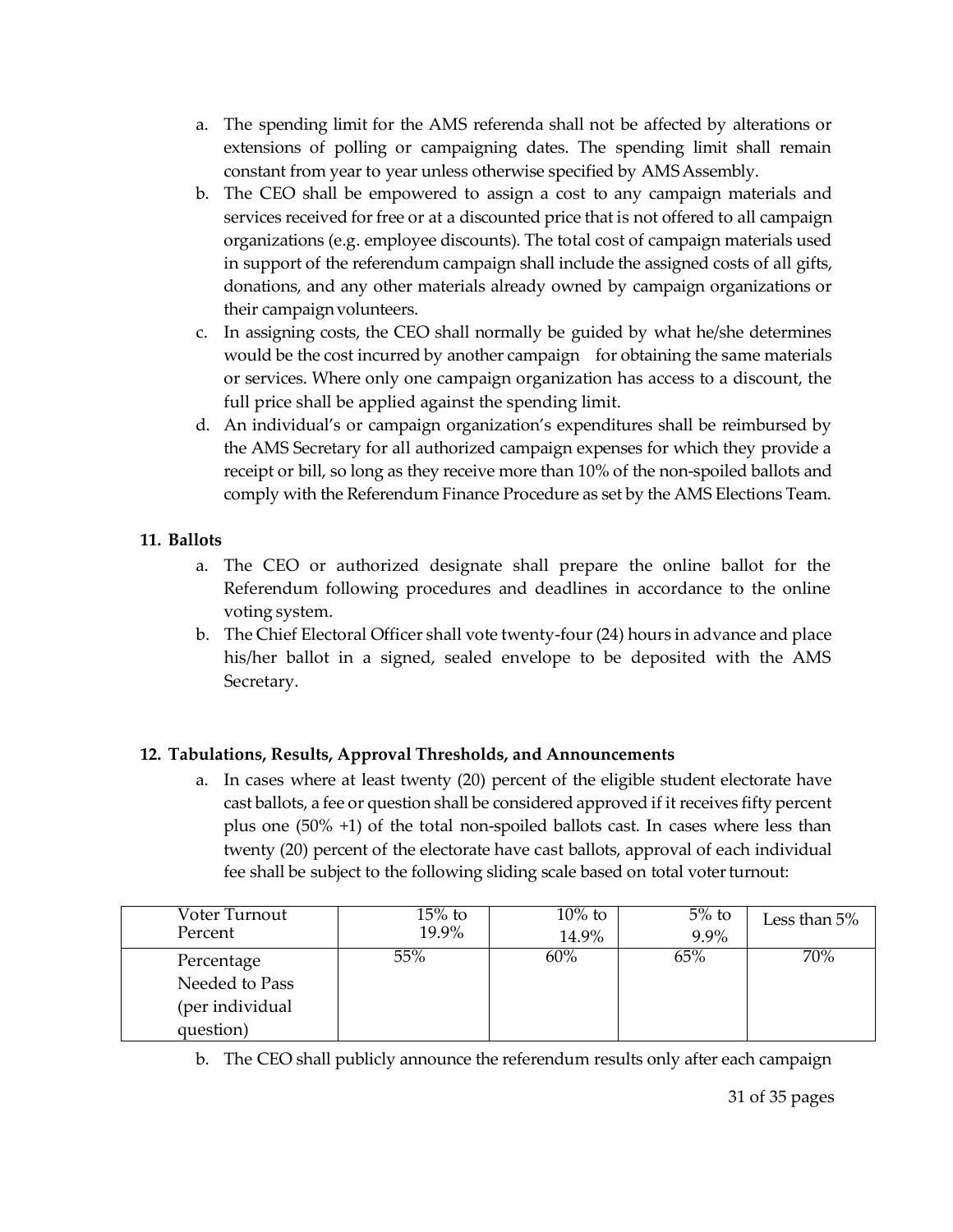organization has been so informed. Should representatives of a campaign organization not be available the results will be made public no less than two (2) hours after they have been confirmed by the CEO.

- c. Any ballot that is spoilt or rejected, including a blank ballot, shall be considered in the total number of ballots cast. Where multiple questions appear on a ballot, each question shall be considered as a separateballot.
- d. Any campaign organization requesting clarification about the referendum results must do so by submitting a formal written request to the CEO within 48 hours of the release of the results.
- e. The CEO shall compile a recording of the results of the referenda to be made available to Assembly and retained in the AMS Secretariat.

#### <span id="page-31-0"></span>**13. Violations, Penalties, and Disqualifications**

- a. In the case of questions that can be answered by an explicit reference to policy, or in events of frivolous complaints, the Disputes Deputy may offer a decision. Where this is not the case and interpretation is required, or the decision is not satisfactory to the complainant, written documentation signed by the complainant should be served to the CEO.
- b. Any violation with this policy, as determined by the CEO, may result in sanctions by the CEO. The CEO shall be empowered to exercise any combinations of the following:
	- i. Issue a warning.
	- ii. Issue a meeting between the Candidates and the CEO.
	- iii. Invalidation of Nomination signatures
	- iv. Issue a campaign blackout period.
	- v. Demand a formal apology
	- vi. Levy a loss of bond.
	- vii. Levy a fine, not to exceed \$400.00. A portion of this fine may be levied against the campaign spending limit.
	- viii. Disqualify a campaign organization:
		- 1. This may include, but is not limited to, the removal of the question from the ballot.
		- ix. Invalidate a referendum.
- c. Disqualification is subject to appeal to the AMS Judicial Committee. Any appeals of disqualification must be heard by the AMS Judicial Committee within 24 hours of notice pending. The AMS Judicial Committee reserves the right not to hear an appeal if it believes such an appeal is not rooted in policy or is deemed otherwise frivolous.
- d. In the event of repeated, reckless or willful campaign policy violations by a side whose desired result is the same as the result if the question had not been asked,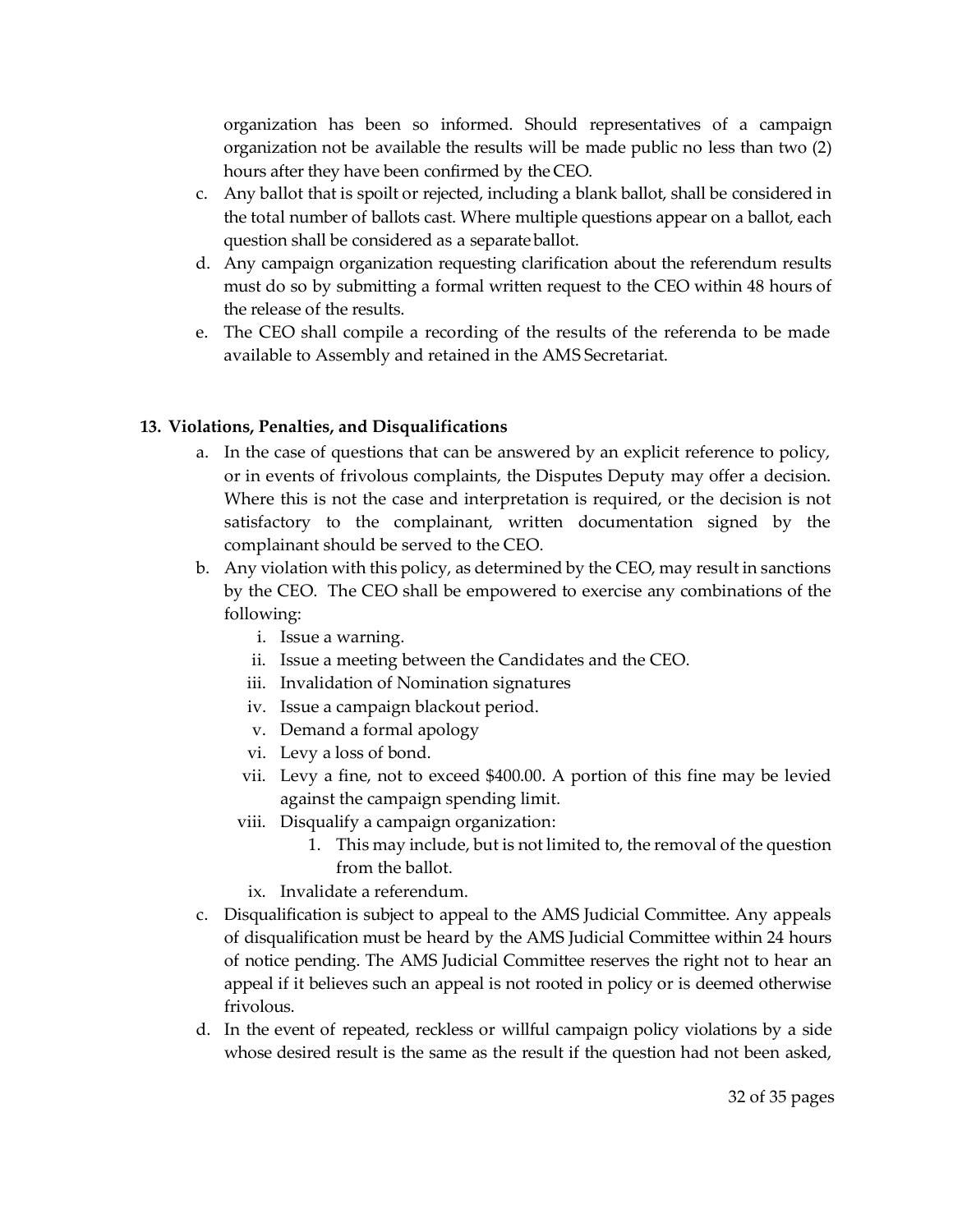commonly referred to but not necessarily being the "No" side, and in recognition that disqualifying a referendum question from a ballot can constitute an adverse consequence only for the "Yes" side, the offenders shall be held individually accountable. The CEO shall refer such conduct to the AMS non-academic misconduct system, consistent with the Queen's Code of Conduct that defines "a violation of published rules and regulations of the University or of any authorized rule-making body within the university" as "unacceptable" and constituting an offence.

- e. The AMS Judicial Committee may only overturn a decision of the CEO on the following grounds:
	- i. If the appellant can establish to the Committee's satisfaction that the cited violation(s) occurred as a result of actions or factors outside the knowledge and beyond the control of the appellant or the CEO. All members of a campaign organization shall be held equally accountable for any of their actions (i.e. an individual's actions cannot be said to be outside of a organization's campaign).
	- ii. If it can be deemed to the Committee's satisfaction that the CEO had a clear and definitive bias inmaking his/her ruling.
	- iii. Where there is clear and compelling evidence that the appellant has been treated unjustly. The appeal does not constitute an opportunity for the committee to simply second guess the judgment of the CEO but rather exists to ensure there has not been a miscarriage of justice based onthe facts.
- f. The Judicial Committee shall have the authority to impose a lesser penalty than disqualification in overturning a decision of the CEO.
- g. The AMS Judicial Committee shall be the only level of appeal in cases of referenda policies.

#### <span id="page-32-0"></span>**14. Non-Fee Related Questions**

- a. Non-fee related referendum questions shall be so indicated on the ballot and it shall be made clear on the ballot that the question is binding.
- b. All non-fee related questions are subject to approval by the Assembly and Assembly shall have the authority to remove or amend misleading statements or extraneous promotional content; correct errors of fact; and edit technical errors of spelling and grammar.
- c. 'No' campaigns may registered as per the previously stated policy. AMS representatives working in their capacity may register and run 'No' campaigns governed by any rules that already apply toreferenda.

#### <span id="page-32-1"></span>**15. Plebiscite Questions**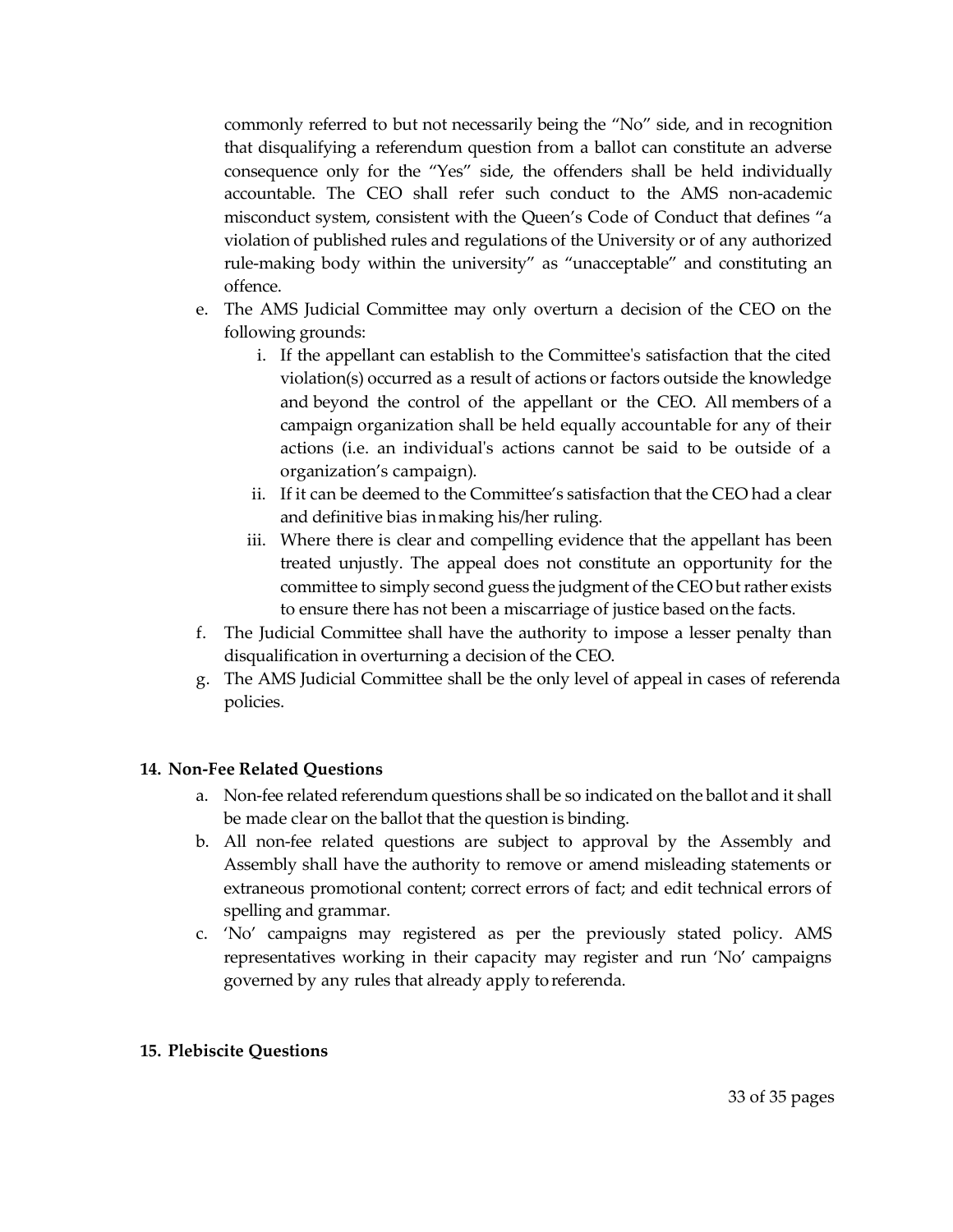- a. There shall be no official or recognized campaigning for or against plebiscite questions.
- b. Plebiscites questions shall be so indicated on the ballot with "AMS Plebiscite" appearing before the specific question.
- c. Plebiscite questions shall be voted on in the same way as referenda questions but they shall not be deemed to "Pass" or Fail"; rather the number and percentage of "Yes" and "No" votes shall simply be reported.
- d. The AMS Assembly shall have the authority to place a Plebiscite Question directly on the ballot. All plebiscite questions approved for a referendum ballot shall be published in The Queen's Journal at the same time that referendum questions/write-ups appear. The Elections team shall endeavor to widely publicize the existence of any Plebiscite Questions immediately upon their approval for the ballot. This will include posting the Plebiscite question(s) on the AMS website.
- e. The CEO shall have the discretion to disqualify any plebiscite question, where the CEO finds clear grounds to believe that the nature of any unofficial "campaign" activity has compromised the integrity of the plebiscite process and/or skewed the vote or opinion of the student body rendering the result unrepresentative of student opinion. Disqualification may entail the removal of the question from the ballot or a decision to not count/publish the vote.

#### <span id="page-33-0"></span>**16. Special Referenda**

- a. The AMS Assembly reserves the right to call a special referendum on a matter within the purview of the Society at any time, as per the AMS Constitution.
- b. Campaigning and expenses for such a referendum may deviate from Society policy on Referenda subject to a simple majority vote of AMS Assembly.
- d.

## <span id="page-33-2"></span><span id="page-33-1"></span>**Monitoring**

Compliance with this policy shall be monitored as necessary by the AMS Secretary to ensure that candidates and the Elections Team are complying with its stipulations. Annual compliance reviews shall be undertaken, generally prior to the Fall Referendum, to ensure that the policy still acts in accordance with best practices and current policies and procedures of the AMS. However, policy changes may occur whenever a policy gap is identified. Any substantial changes to this policy shall be approved initially by the Secretary and the President. All substantial changes must be approved through a simple majority vote of the Assembly in order to take effect.